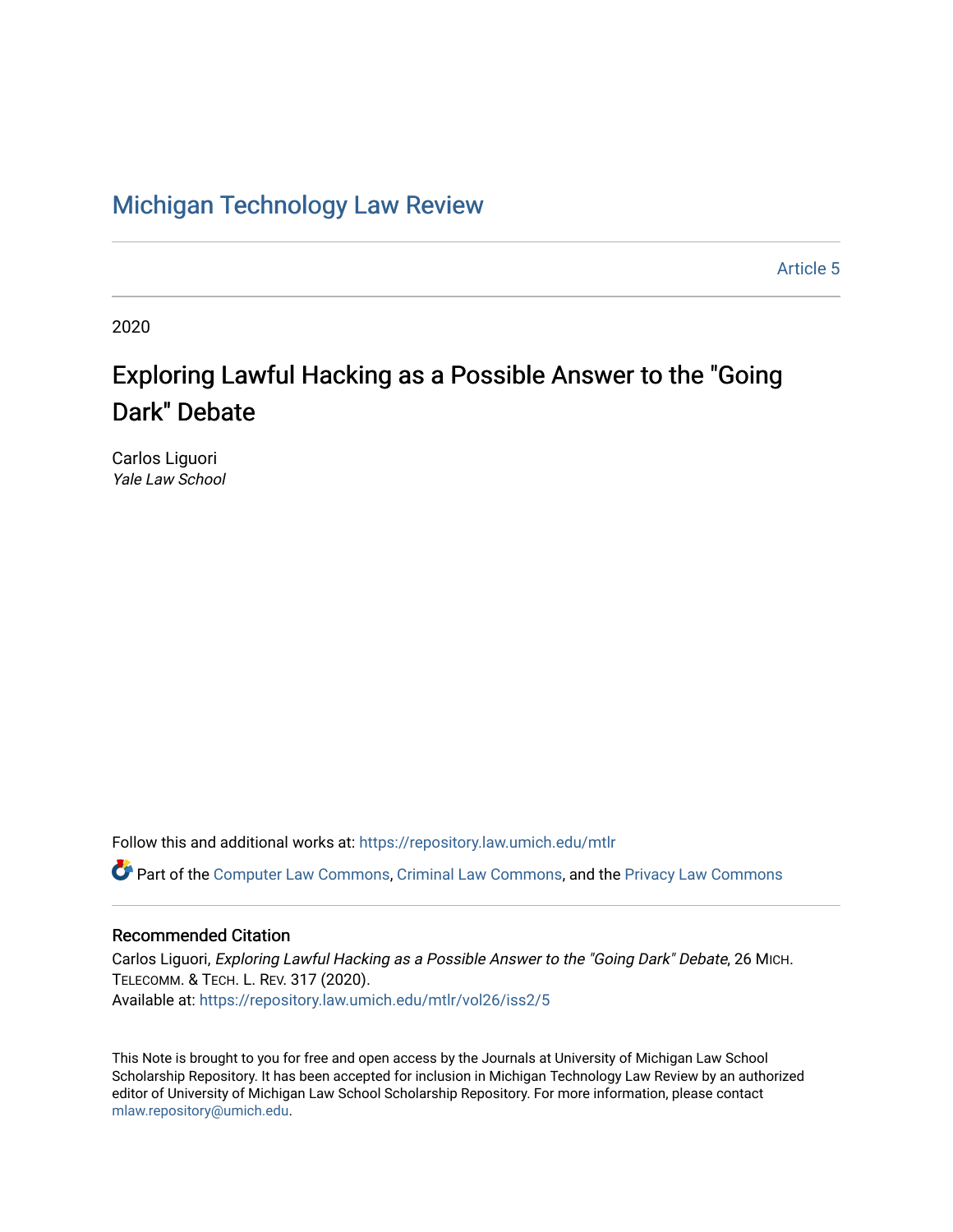# **EXPLORING LAWFUL HACKING AS A POSSIBLE ANSWER TO THE "GOING DARK" DEBATE**

# *Carlos Liguori\**

*The debate on government access to encrypted data, popularly known as the "going dark" debate, has intensified over the years. On the one hand, law enforcement authorities have been pushing for mandatory exceptional access mechanisms on encryption systems in order to enable criminal investigations of both data in transit and at rest. On the other hand, both technical and industry experts argue that this solution compromises the security of encrypted systems and, thus, the privacy of their users. Some claim that other means of investigation could provide the information authorities seek without weakening encryption, with lawful hacking being one of the most suggested alternatives. "Lawful hacking," also known as "government hacking," consists in the deployment, by investigative authorities, of tools that allow for the intrusion into computer systems, enabling access to its contents. Although this form of investigation seems to be essential in an increasingly connected society, it is important to understand security and privacy risks of different lawful hacking regulatory approaches. Considering that some countries are already enacting legal frameworks related to it, I aim to highlight the issues that should be properly addressed in order to position lawful hacking as one of the viable answers to the "going dark" debate.*

<sup>\*</sup> Resident Fellow of the Information Society Project at Yale Law School. Ph.D candidate at the University of São Paulo, Faculty of Law. I would like to thank the Yale ISP community, especially Professor Jack Balkin, Nikolas Guggenberger, Maren Woebbeking, Rafael Nunes, Przemyslaw Palka, Chinmayi Arun, Michael Karanicolas, Jisu Kim, Sari Mazzurco and all the other participants in the ISP Writer's Workshop; the participants of the 2019 Student Symposium on Cybersecurity Policy at Tufts University, especially Professors Susan Landau, Steven Bellovin and David O'Brien; and the CEPI-FGV researchers Guilherme Kenzo dos Santos, João Pedro Favaretto Salvador and Tatiane Guimarães for their invaluable help in the drafting of this note. The views in this note are entirely my own.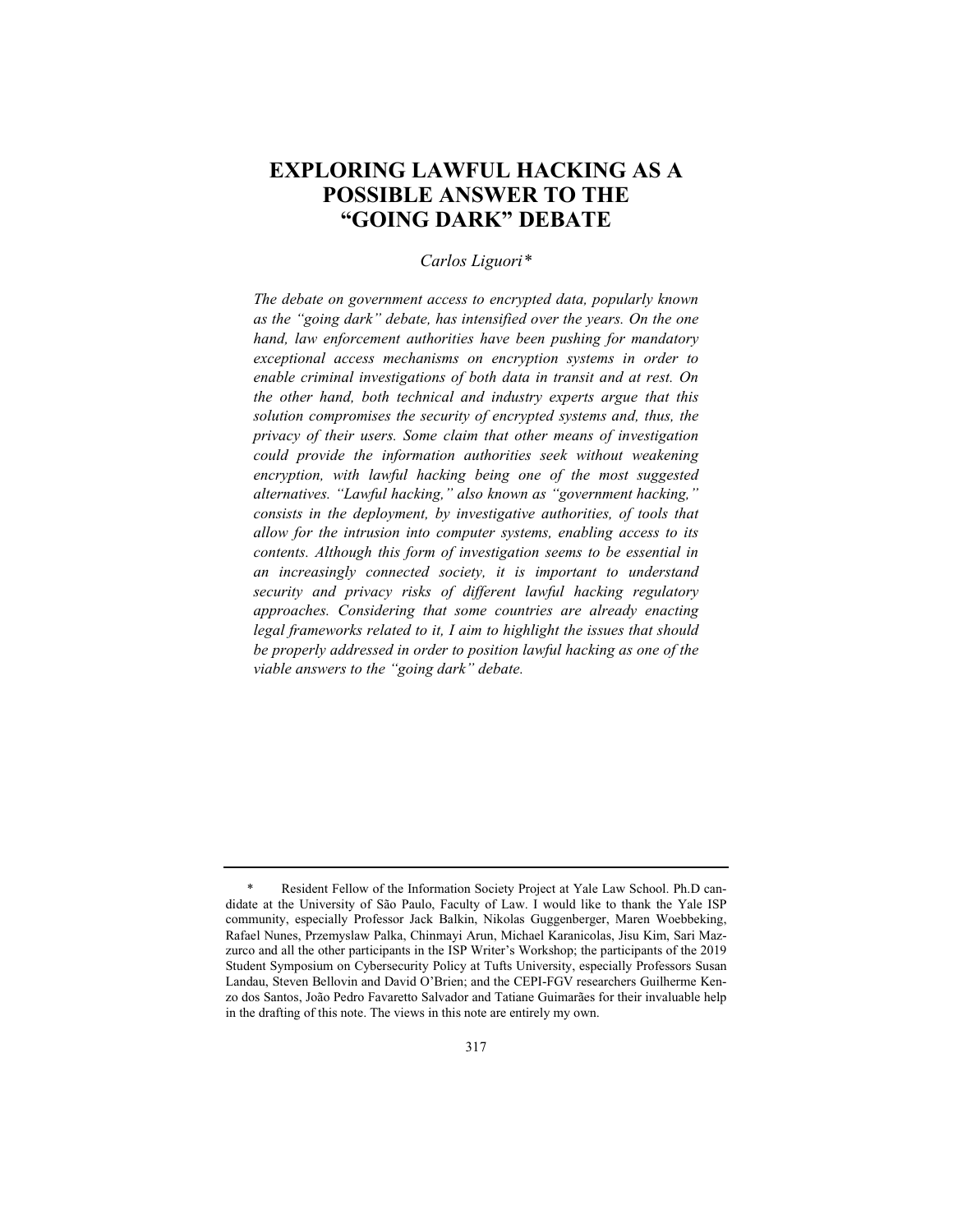# Table of Contents

|              |                                                           | 318 |
|--------------|-----------------------------------------------------------|-----|
| $\mathbf{L}$ |                                                           |     |
|              | A. Framing the Debate: Encryption "By Default" and        |     |
|              |                                                           |     |
|              | <b>Suggesting Alternatives: Enabling Criminal</b><br>В.   |     |
|              | <i>Investigations Without Compromising Encryption</i> 325 |     |
| $\Pi$ .      | LAWFUL HACKING AS AN INVESTIGATIVE TOOL:                  |     |
|              |                                                           |     |
|              | A. Conceptualizing Lawful Hacking for Legal Purposes 330  |     |
|              | B.                                                        |     |
|              | C. Developing and Purchasing Hacking Tools 333            |     |
|              |                                                           |     |
|              |                                                           |     |
| III.         | COUNTRY-SPECIFIC APPROACHES TO LAWFUL HACKING             |     |
|              |                                                           |     |
|              |                                                           |     |
|              |                                                           |     |
|              |                                                           |     |
|              |                                                           |     |
|              | CONCLUSION: TAKING LAWFUL HACKING TO THE CENTER STAGE     |     |
|              |                                                           |     |
|              |                                                           |     |

# **INTRODUCTION**

In recent years, the debate on government access to encrypted data in the context of criminal investigations, popularly known as the "going dark" debate, has certainly intensified. On the one hand, law enforcement agencies around the world are pressing for legal rules that restrict the use of strong encryption systems, arguing that its widespread adoption prevents access to data that may be essential to aid criminal investigations. This pressure intensified after popular online services and operating systems began encrypting user data by default—which means that even criminals with no technical knowledge can benefit from the technology and leave law enforcement authorities "in the dark." The solution, they argue, resides in mandatory im-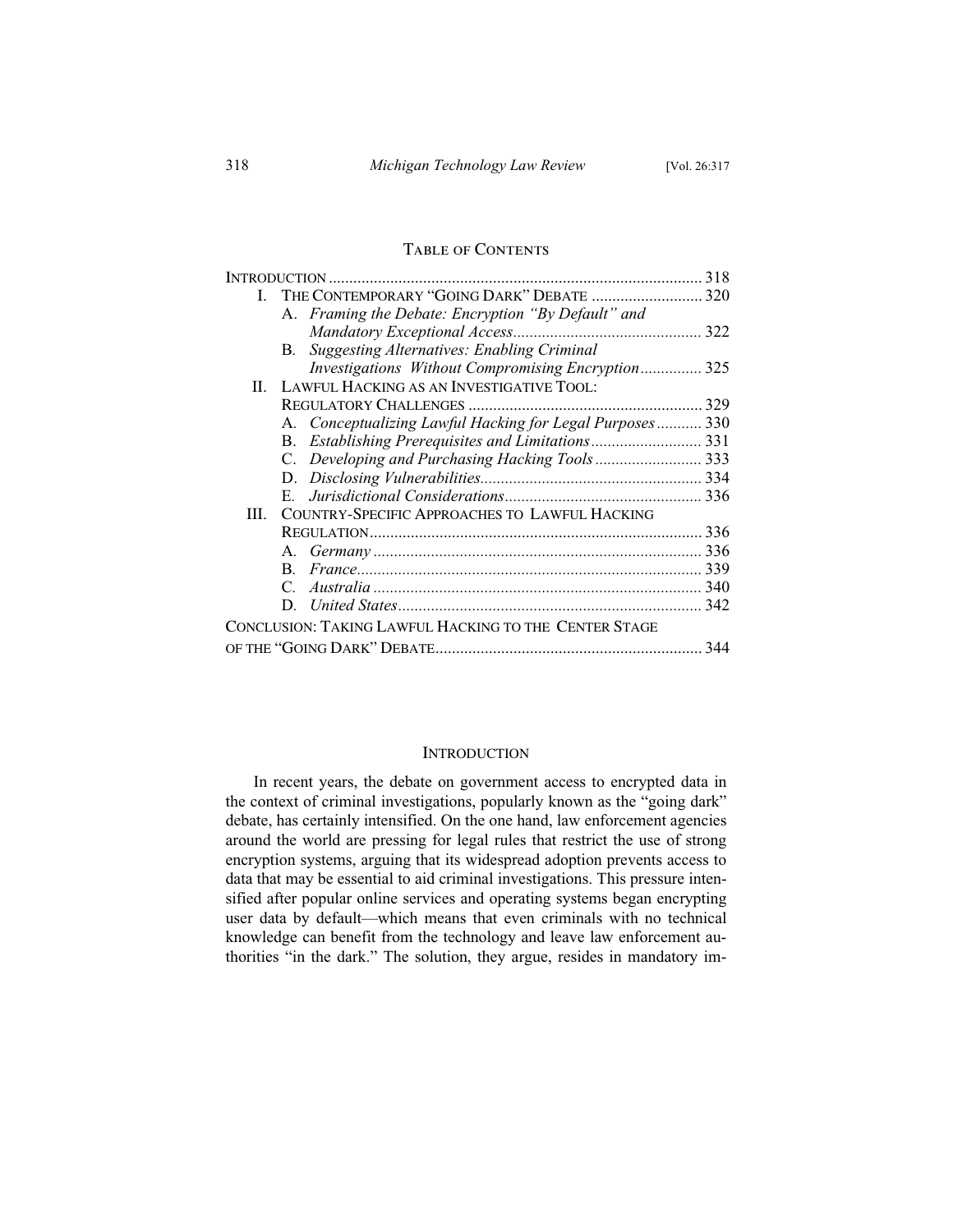plementation of exceptional access mechanisms in those encrypted systems, which would enable access to plaintext by authorities.<sup>1</sup>

On the other hand, industry and technical experts contend that the insertion of these mechanisms will weaken the systems in their totality, compromising the security—and, consequently, the privacy—of all their users. In addition, experts point to various issues that could arise from this kind of approach. These issues include (but are not limited to): (i) the limiting of civil liberties and rights that are enabled by the use of strong encryption; (ii) jurisdictional problems from imposing restrictions to services offered internationally; and (iii) the hampering of technological development, as security is increasingly seen as a product differentiator.<sup>2</sup>

Often, alternative means of investigation are suggested in order to steer authorities away from restricting encryption. One of the most suggested alternatives is to focus on "lawful" or "government hacking." This consists of law enforcement authorities deploying hacking tools, such as exploitation of system vulnerabilities or development of malware, in order to access either encrypted data at rest (data that is stored in a device) or in transit (data that is flowing from one device to another through a network). Though specific information is scarce, government hacking has been deployed in practice since at least the  $1990s$ ,<sup>3</sup> but its regulation (or lack thereof) has been a subject of debate only recently.

While this form of investigation seems to be essential in an increasingly connected society, it is important to understand possible security and privacy risks of different government hacking regulatory approaches.

Within the context of the encryption debate, several countries are already discussing and implementing laws related to lawful hacking. Some of them sought to regulate the activity *in addition* to the legal regulation of cryptography, such as France<sup>4</sup> and Australia,<sup>5</sup> while others have chosen not

<sup>1.</sup> In the public debate, "exceptional access mechanisms" on encrypted systems are often referred to as "backdoors." "Backdoor [is] a general term describing a mechanism or access point in a communications device or network that enables "the creator of software or hardware [to] access data without the permission or knowledge of the user," Stephanie K. Pell, You Can't Always Get What You Want: How Will Law Enforcement Get What It Needs in *a Post-CALEA, Cybersecurity-Centric Encryption Era?*, 17 N.C. J.L. & TECH. 599, 609 (2016).

<sup>2.</sup> *See generally* Harold Abelson et al., *Keys Under Doormats: Mandating Insecurity by Requiring Government Access to All Data and Communications*, 1 J. CYBERSECURITY 69  $\frac{(2015)}{3}$ .

<sup>3.</sup> For an illustrative study on high profile cases of lawful hacking in the United States, see SAYAKO QUINLAN & ANDI WILSON, NEW AMERICA OPEN KNOWLEDGE INSTITUTE,ABRIEF HISTORY OF LAW ENFORCEMENT HACKING IN THE UNITED STATES (2016).

<sup>4.</sup> *See generally* Bhairav Acharya et al., NEW AMERICA OPEN KNOWLEDGE INSTITUTE, DECIPHERING THE EUROPEAN ENCRYPTION DEBATE: FRANCE (2017).

<sup>5.</sup> In Australia, government access to encrypted data is regulated by the Telecommunications (Interception and Access) Act of 1997, the Surveillance Devices Act of 2004, and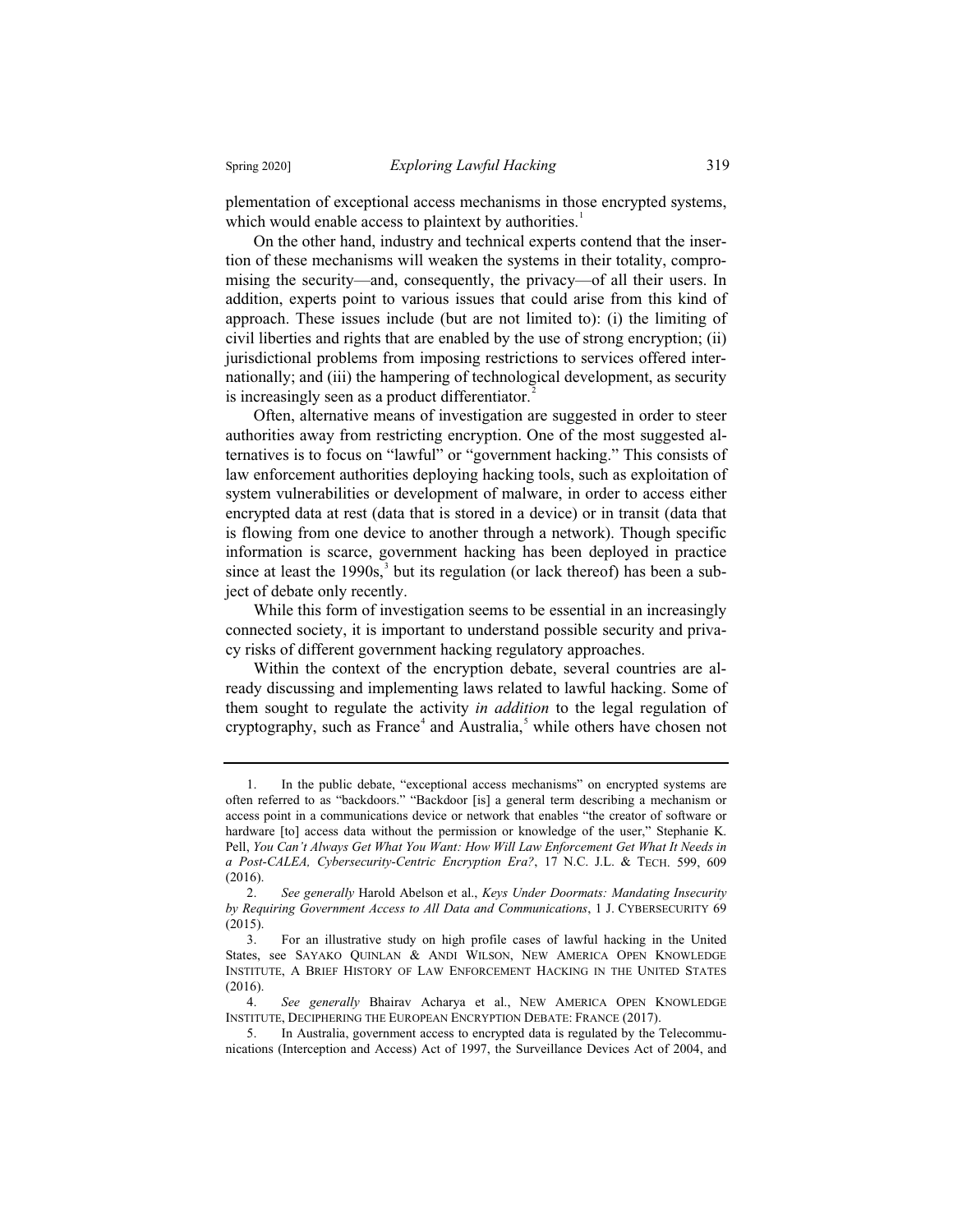to regulate encryption. The latter group instead concentrates its efforts on alternative means of investigation, especially lawful hacking, while choosing to leave encryption alone. This group includes countries such as Germany<sup>6</sup> and the Netherlands.<sup>7</sup>

My general perception is that while policymakers are moving forward with legislation related to both government access to encrypted data and lawful hacking, some stakeholders in the public debate seem almost entirely concentrated on denouncing the security and privacy risks of limiting encryption. This group sometimes suggests alternative solutions, but they are not usually explored in depth. I argue that lawful hacking should take the center stage of the "going dark" debate for two reasons: first, it seems to be a better (although imperfect) alternative solution to exceptional access; second, law enforcement agencies already deploy hacking tools for investigative purposes, yet lawmakers are not properly addressing the plethora of issues that come with it.

With this scenario in mind, Part I of this Note briefly describes the background of the "going dark" debate by pointing out the main questions behind it and responses to it. This part will also explore frequently suggested alternatives to mandatory access, with special emphasis on lawful hacking.

Part II aims to identify the main issues that should be considered in the elaboration of a legal framework for lawful hacking by law enforcement. This includes its concept and scope, costs and development, accountability, and jurisdictional problems.

Finally, Part III aims to understand how (and if) those issues are being addressed in recently enacted lawful hacking regulations.

## I. THE CONTEMPORARY "GOING DARK" DEBATE

The contemporary debate on encryption regulation and government access to encrypted data has its roots in the late 1990s, shortly after the launch of commercial Internet. Back then, its use was still reasonably restricted to the technical and academic communities, as well as to those able to afford personal computers and an Internet connection. The operating mechanism of the Internet is the same today as it was then: a set of decentralized and transnational networks that connect devices to each other, enabling ex-

the Crimes Act of 1914. All those Laws were recently amended by the 2018 Telecommunications and Other Legislation Amendment (Assistance and Access), which reasonably expanded the government's lawful investigatory powers. *See infra* section III.C.

<sup>6.</sup> *See generally* BHAIRAV ACHARYA ET AL., NEW AMERICA OPEN KNOWLEDGE INSTITUTE, DECIPHERING THE EUROPEAN ENCRYPTION DEBATE: GERMANY (2017).

<sup>7.</sup> *See* Janene Pieters, *Dutch Parliament Approves Bill to Hack Criminal Suspects*, NL TIMES (Dec. 21, 2016), https://nltimes.nl/2016/12/21/dutch-parliament-approves-bill-hackcriminal-suspects.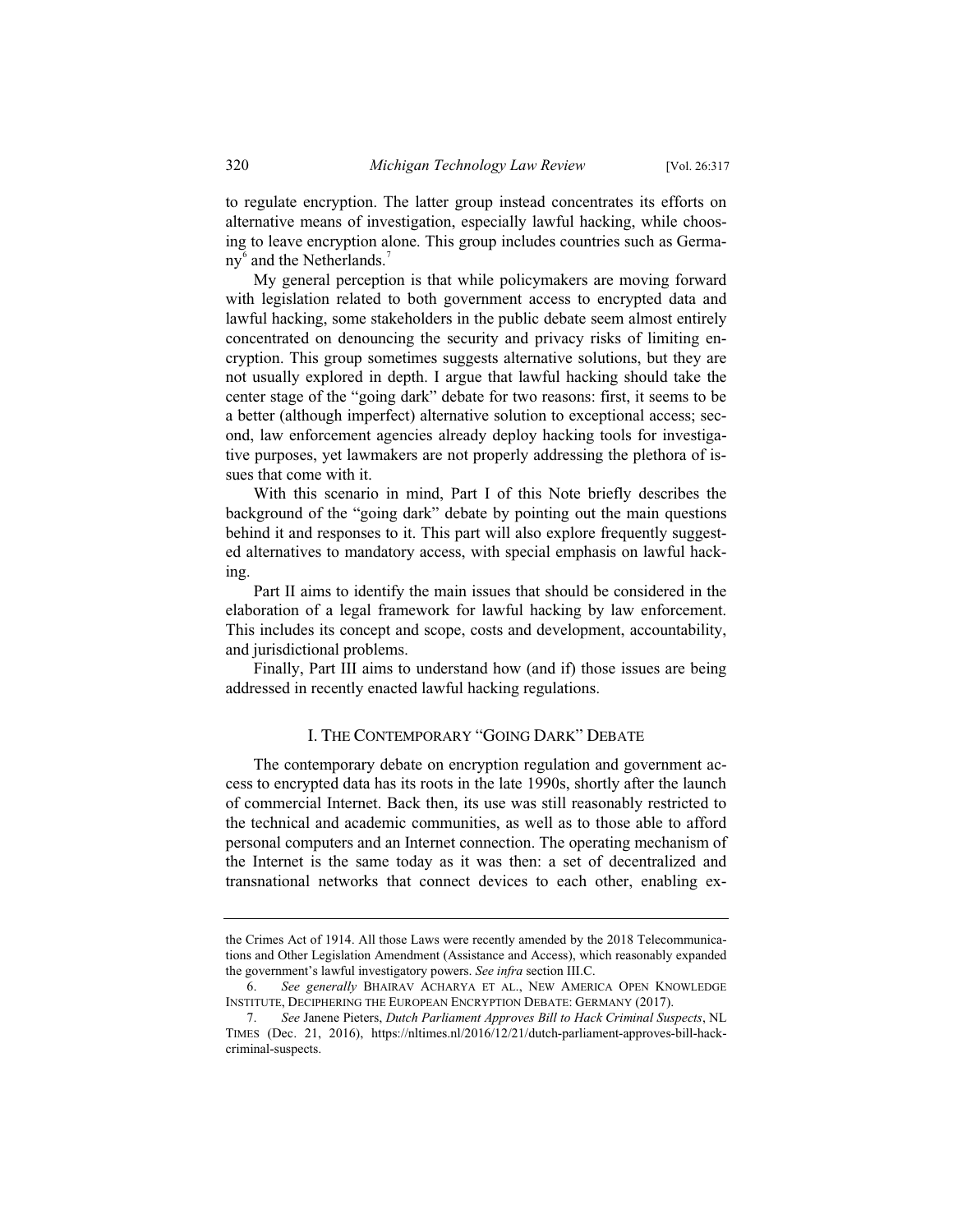changes of information between them.<sup>8</sup> This design makes it simultaneously hard to regulate and structurally insecure.

Cryptographic systems are paramount to overcoming the insecurity of information exchange. They are an integral part of the proper functioning of the Internet since they allow for safe traffic of data between parties and also authenticate the identity of those involved in these operations. Without such systems, banking transactions, communication, and online shopping would be far more susceptible to intrusion and fraud, and therefore less attractive to users. In addition, encryption can also be deployed to protect data stored in computers.

In the mid-90s, U.S. law enforcement and national security agencies<sup>9</sup> began to worry about the prospect of wide adoption of encryption technologies for online communication. They argued that encryption would hinder criminal investigations, particularly law enforcement activity involving the interception of data in transit and access to data at rest in encrypted disks. At the time, a solution provided by the U.S. government was the implementation of a mechanism, developed and provided by the authorities, that would encrypt the data and, at the same time, provide the authorities with the decryption keys through an escrow system. This mechanism was called the *Clipper Chip*—a computer chip that was intended to be acquired by manufacturers and installed on machines marketed in the United States.<sup>10</sup>

The initiative was widely criticized, especially by technical and industry experts.<sup>11</sup> The criticism focused on the fact that cryptographic systems endowed with this type of exceptional access given to third parties would be inherently unsafe in their entirety. It would suffice to foreclose the idea, they argued, that the keys accessible to government agents would fall into the wrong hands and then anyone—including those with less noble intentions than law enforcement—could access private users' data.<sup>12</sup>

In 1994, then-AT&T Bell Laboratories cryptographer Matt Blaze found a vulnerability in the *Clipper Chip* system that allowed for the encryption of data using the system's algorithm (Skipjack) without delivering the key in escrow to the government authority, thus rendering the entire system useless

<sup>8.</sup> P. W. SINGER & ALLAN FRIEDMAN, CYBERSECURITY AND CYBERWAR: WHAT EVERYONE NEEDS TO KNOW 21-25 (Oxford University. Press 2014).

<sup>9.</sup> This article aims to focus exclusively on the law enforcement side of the "going dark" debate. For a more in depth look at the national security side and its ramifications, see WHITFIELD DIFFIE & SUSAN LANDAU, PRIVACY ON THE LINE 77-108 (2007); NAT'L ACADS. SCIS., ENGINEERING, & MED., DECRYPTING THE ENCRYPTION DEBATE: A FRAMEWORK FOR DECISION MAKERS 36-48 (2018).

<sup>10.</sup> *See* Parker Higgins, *On the Clipper Chip's Birthday, Looking Back on Decades of Key Escrow Failures*, ELEC. FRONTIER FOUND. (Apr. 16, 2015), https://www.eff.org/ deeplinks/2015/04/clipper-chips-birthday-looking-back-22-years-key-escrow-failures.

<sup>11.</sup> *See* Hal Abelson et al., *The Risks of Key Recovery, Key Escrow, and Trusted Third-Party Encryption* (1997), https://academiccommons.columbia.edu/doi/10.7916/D8GM8F2W.

<sup>12.</sup> *See* Abelson et al., *supra* note 2, at 1.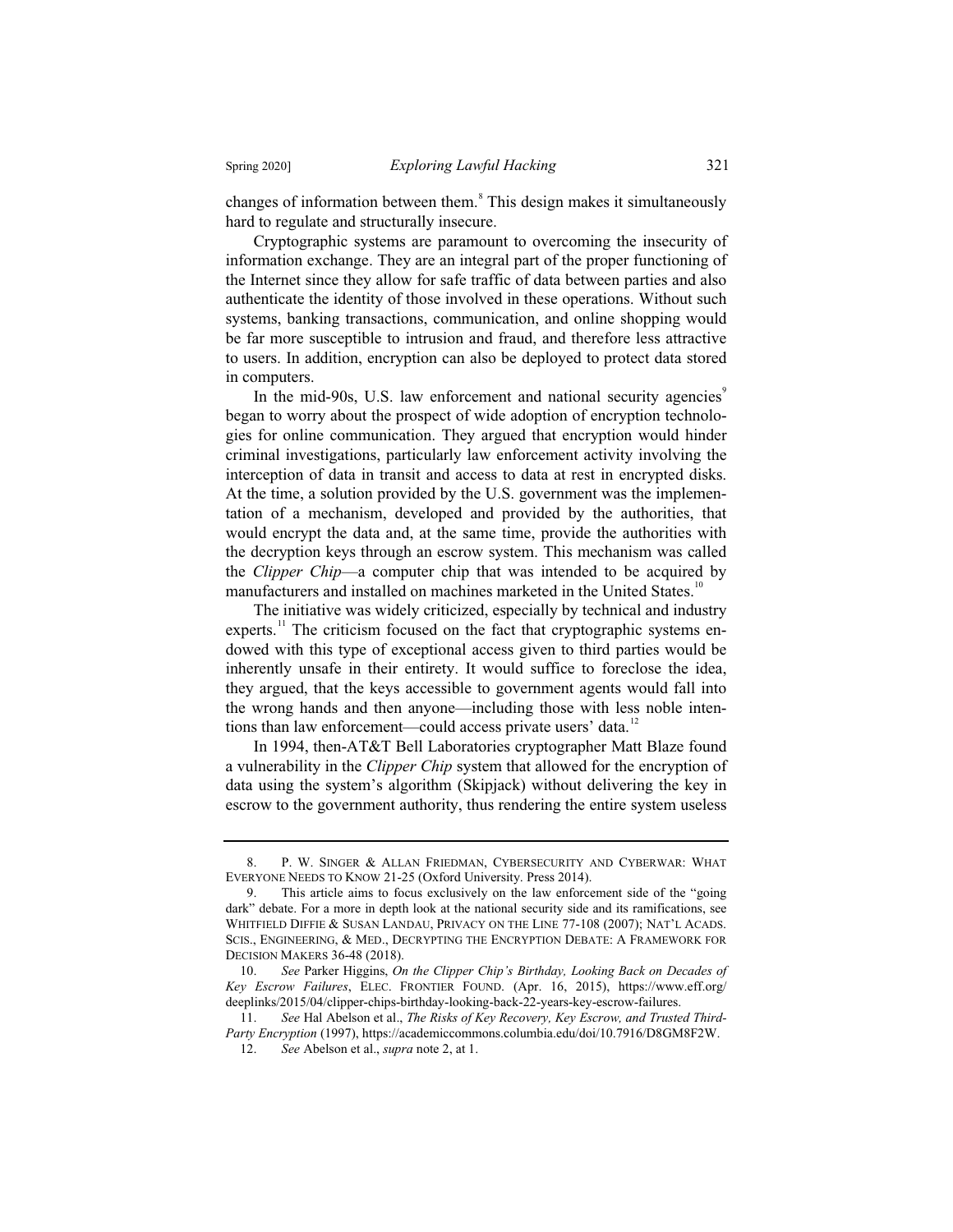for its main objectives. This, along with the failure of the *Chip* to be adopted by the market, resulted in the initiative being entirely dropped by the U.S. government in 1996.<sup>13</sup>

There was a shift toward the liberalization of encryption both in the United States and abroad in the early 2000s.<sup>14</sup> Anticlimactically, strong encryption was not immediately adopted by the majority of Internet users and services, who in those early years seemed to be more concerned with ease of use and cost than data security.<sup>15</sup>

Between the *Clipper Chip* initiative and the more recent "going dark" debate, more than a decade passed without encryption being in the spotlight as an issue to law enforcement. In the meantime, the Internet became indispensable to everyone. No longer exclusive to technicians, academics and the wealthiest, the Internet became the main form of communication in society across economic, social, and cultural spheres. Increased use of the network meant greater flow of data and information. Consequently, there was greater reliance on access to this information by criminal investigators. It is in this scenario that the contemporary debate on regulation of cryptography arises.

# A. *Framing the Debate: Encryption "By Default" and Mandatory Exceptional Access*

In 2013, Edward Snowden released documents that exposed a complex global surveillance scheme conducted by the U.S. government. The former CIA employee and NSA contractor provided thousands of official documents supporting the allegations.<sup>16</sup> The revelations showed surveillance programs aimed at U.S. and non-U.S. citizens, including governmental authorities from various countries (*e.g.*, former Brazilian President Dilma Rousseff). To enable this scheme, the National Security Agency ("NSA") developed and purchased sophisticated mechanisms for exploiting system vulnerabilities and for data collection. The Agency also accessed and monitored user data pertaining to large companies such as Google, Microsoft, Facebook, and Apple.

<sup>13.</sup> *See* Matt Blaze, *Protocol Failure in the Escrowed Encryption Standard*, 2 ACM CONF. ON COMPUTER & COMM. SECURITY 59 (1994).

<sup>14.</sup> Peter Swire & Kenesa Ahmad, *Encryption and Globalization*. 23 COLUM. SCI. & TECH. L. REV. 440 (2012).

<sup>15.</sup> SUSAN LANDAU, SURVEILLANCE OR SECURITY? THE RISKS POSED BY NEW WIRETAPPING TECHNOLOGY 47 (2011) ("The public, while in principle wanting private communications, in practice appears willing to make it private only if the system is simple to use, does not affect the communications by slowing them down or degrading quality, and cheap (as in little or no cost to the user).").

<sup>16.</sup> *See generally* Ewen Macaskill & Gabriel Dance, *NSA Files: Decoded, What the Revelations Mean for You*, GUARDIAN (Nov. 1, 2013), https://www.theguardian.com/world/ interactive/2013/nov/01/snowden-nsa-files-surveillance-revelations-decoded.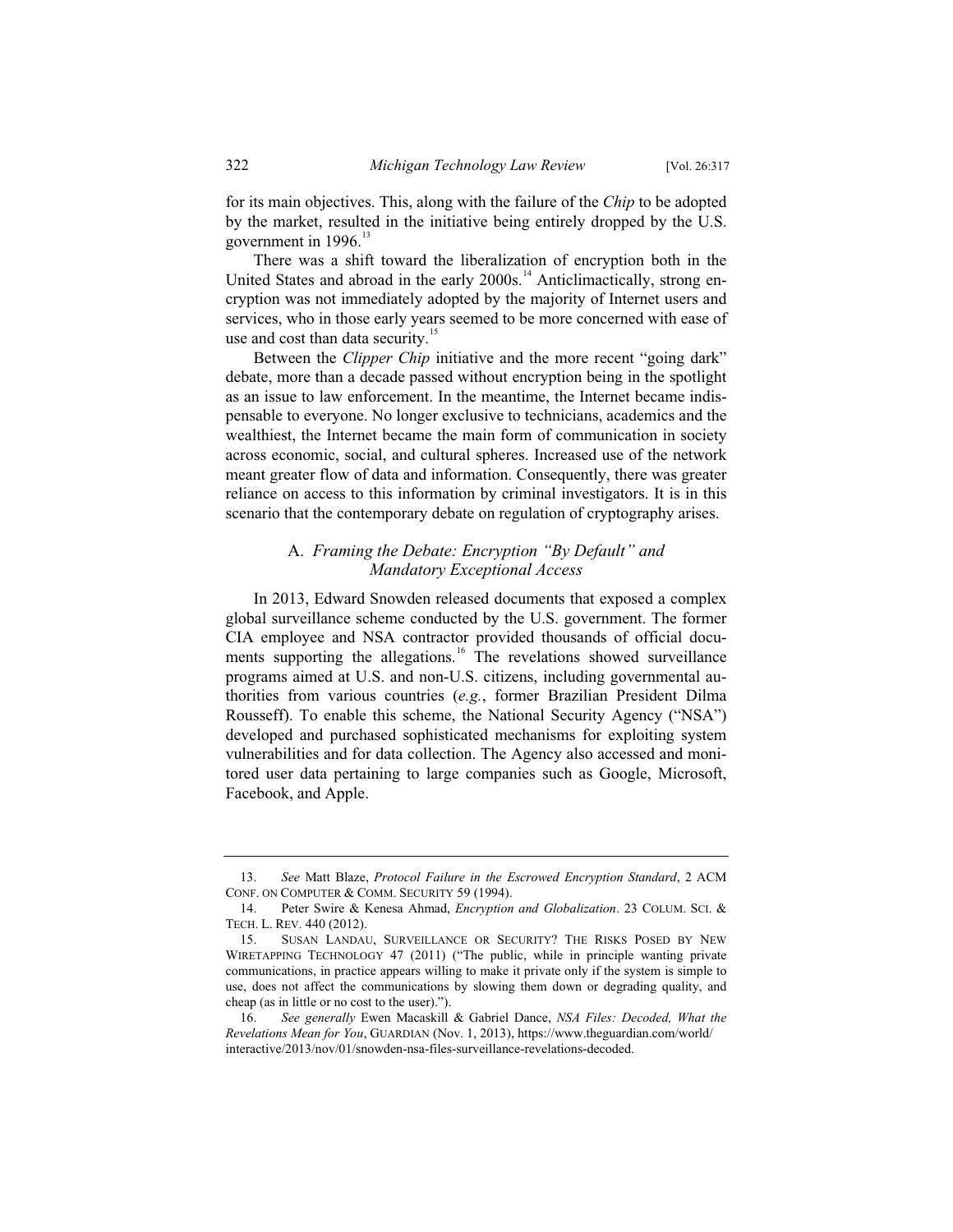The revelations struck the international community, and the issues of privacy and online data protection took the spotlight again. Although the NSA held the majority of the responsibility, much of the negative repercussions also fell on technology companies. Consumers began to distrust the quality and security of their products and services. What followed was the so-called "Snowden effect," in which technology companies addressed privacy and security concerns related to their services in order to regain consumer trust.<sup>17</sup>

In this context, several companies have implemented strong, standardized cryptographic systems in their services . This means that the use of encryption in conjunction with the normal functionality of the application (for example, a messaging app) does not require any type of user opt-in, activation, manual installation, nor any kind of in-depth technical knowledge of encryption techniques. Many popular services have adopted this "encryption by default" approach, including instant messaging applications (WhatsApp, iMessage, and Signal use end-to-end encryption for communications data<sup>18</sup>) and operating systems (such as Apple's iOS, for stored data<sup>19</sup>).

If in the past strong encryption was used only by the few with technical knowledge or those who were required to encrypt by virtue of their professions (such as some lawyers), it is now accessible to even the most casual technology user. Although this has meant more security for general users, the protection and ease of use also applies to non-tech-savvy criminals.

The 2015 San Bernardino terrorist attack was a paradigmatic event for the debate on legal regulation of cryptography and government access to encrypted data. In the attack, sixteen people were killed, including the assailants. During the course of its investigation, the Federal Bureau of Investigation ("FBI") was unable to access the iPhone 5C data of one of the perpetrators.<sup>2</sup>

The phone was updated to Apple's iOS 9 operating system, which meant that access was password protected and its content was encrypted given that iPhone encryption is provided by default. Furthermore, the cell

<sup>17.</sup> *See, e. g.*, Laura Hautala, *The Snowden Effect: Privacy is Good for Business*, CNET (June 3, 2016), https://www.cnet.com/news/the-snowden-effect-privacy-is-good-for-businessnsa-data-collection.

<sup>18.</sup> *See Security and Privacy: End-to-End Encryption*, WHATSAPP, https://faq.whatsapp.com/en/general/28030015 (last visited Mar. 22, 2020); *Technical Information*, SIGNAL, https://signal.org/docs/ (last visited Mar. 22, 2020).

<sup>19.</sup> *See* Cyrus Farivar, *Apple Expands Data Encryption Under iOS 8, Making Handover to Cops Moot*, ARS TECHNICA. (Sept. 18, 2014), www.arstechnica.com/apple/2014/09/ apple-expands-data-encryption-under-ios-8-making-handover-to-cops-moot.

<sup>20.</sup> It is interesting to note that if the perpetrator's iPhone was a newer model (iPhone 5S onwards), unlocking the contents could be far easier if fingerprint or facial recognition was activated. The iPhone 5C was the last model that did not support these kinds of authentication.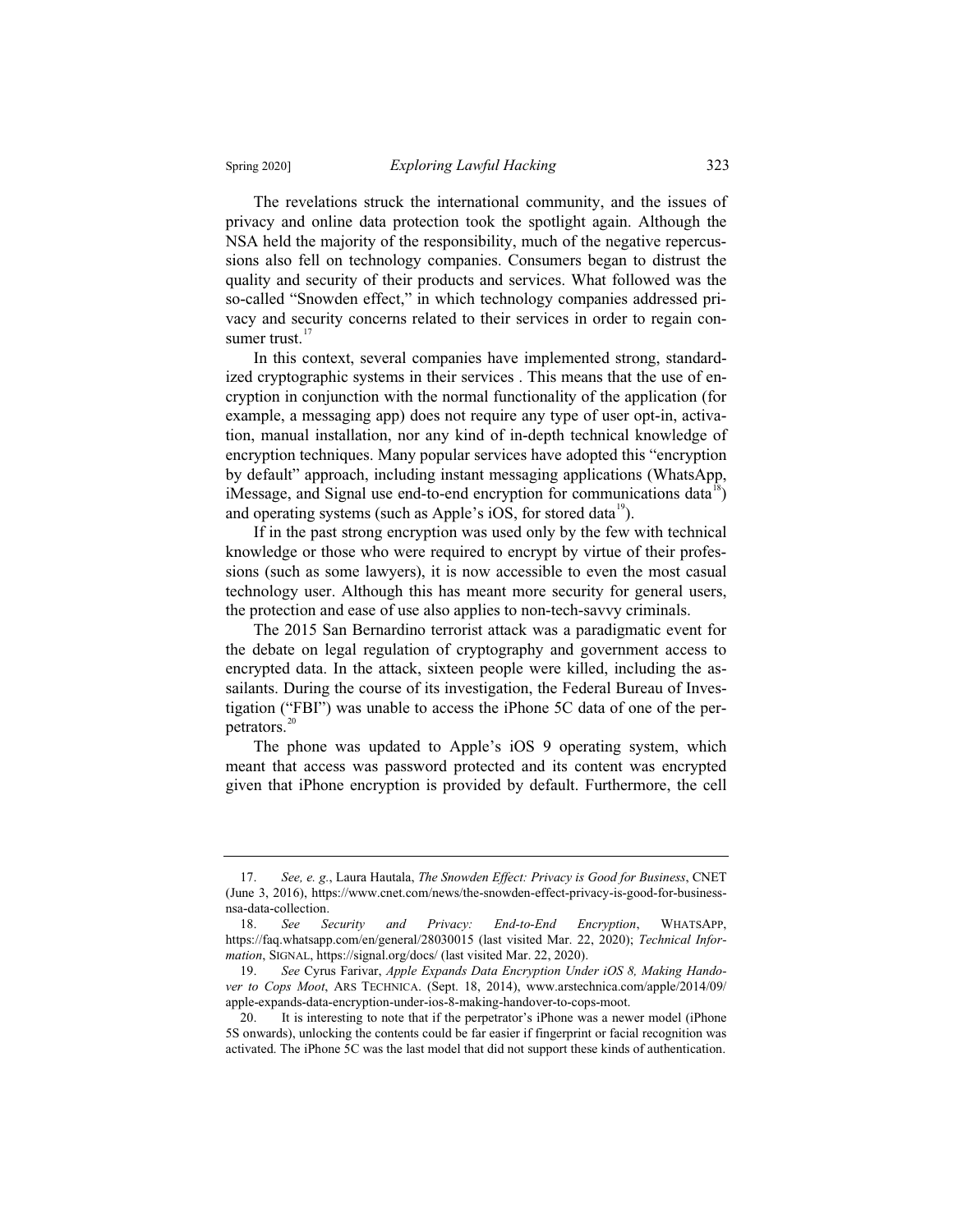phone also had a second layer of protection against brute force attacks:<sup>21</sup> After ten wrong attempts in the password field, all of the content in the device would be erased.

One outcome of the San Bernardino case was that the FBI asked Apple to develop an operating system that enabled law enforcement to access users' data. Apple resisted the request, claiming that the insertion of the mechanism would weaken the security of its handsets and compromise the privacy of its users.

Faced with the company's refusal, the FBI took Apple to court but then withdrew the complaint in March 2016 after obtaining the requested data with the help of an undisclosed third party. Still, law enforcement authorities have come to denounce the difficulties of strong encryption in the context of criminal investigations, rekindling a fervent international debate over the limits of government access to encrypted data. This is what became known as the "going dark" debate, a term coined by the FBI's former General Counsel Valerie Caproni in 2011,<sup>22</sup> popularized by former FBI Director James Comey in  $2014^{23}$  and recently reinforced by current FBI Director Christopher Wray<sup>24</sup> and U.S. Attorney General William Barr.<sup>25</sup>

Far from limiting itself to the United States, the "going dark" debate spread worldwide, and a number of governments have either expressed the need for or passed legislation regarding government access to encrypted da $ta<sup>26</sup>$  Mandatory exceptional access is often brought up by government au-

24. *See* Devlin Barrett, *FBI Repeatedly Overstated Encryption Threat Figures to Congress, Public*, WASH. POST (May 22, 2018), https://www.washingtonpost.com/world/nationalsecurity/fbi-repeatedly-overstated-encryption-threat-figures-to-congress-public/2018/05/22/ 5b68ae90-5dce-11e8-a4a4-c070ef53f315\_story.html.

<sup>21. &</sup>quot;Brute force attacks" to encrypted systems refer to trying every kind of possible combination of passwords or pin in the hopes of finding the right one.

<sup>22.</sup> Valerie Caproni, *Statement Before the House Judiciary Committee, Subcommittee on Crime, Terrorism, and Homeland Security*, Washington, D.C. (Feb. 17, 2011), https://archives.fbi.gov/archives/news/testimony/going-dark-lawful-electronic-surveillance-inthe-face-of-new-technologies.

<sup>23.</sup> James B. Comey, Dir., Fed. Bureau of Investigation, Going Dark: Are Technology, Privacy, and Public Safety on a Collision Course?, Brookings Institution (Oct. 16, 2014), https://www.fbi.gov/news/speeches/going-dark-are-technology-privacy-and-public-safety-ona-collision-course.

William P. Barr, Att'y Gen., Keynote Address at the International Conference on Cyber Security, New York (July 23, 2019), https://www.justice.gov/opa/speech/attorneygeneral-william-p-barr-delivers-keynote-address-international-conference-cyber.

<sup>26.</sup> According to research conducted by the Centro de Ensino e Pesquisa em Inovação at Fundação Getulio Vargas, between 2010 and 2017, at least twenty-four countries have either officially been discussing or actively implementing legislation that aims to address the issues at stake in the "going dark" debate. Different countries proposed different regulatory approaches to encryption: some are actively stimulating the adoption of strong encryption (Netherlands); some aim to restrict it either by prohibiting its deployment (Iran) or by limiting the size of cryptographic keys (India); other countries require parties (users, vendors, etc.) to provide assistance to law enforcement in accessing encrypted data (Ireland, Mexico). Most of these legal frameworks were enacted fairly recently, and the full extent of their practical ap-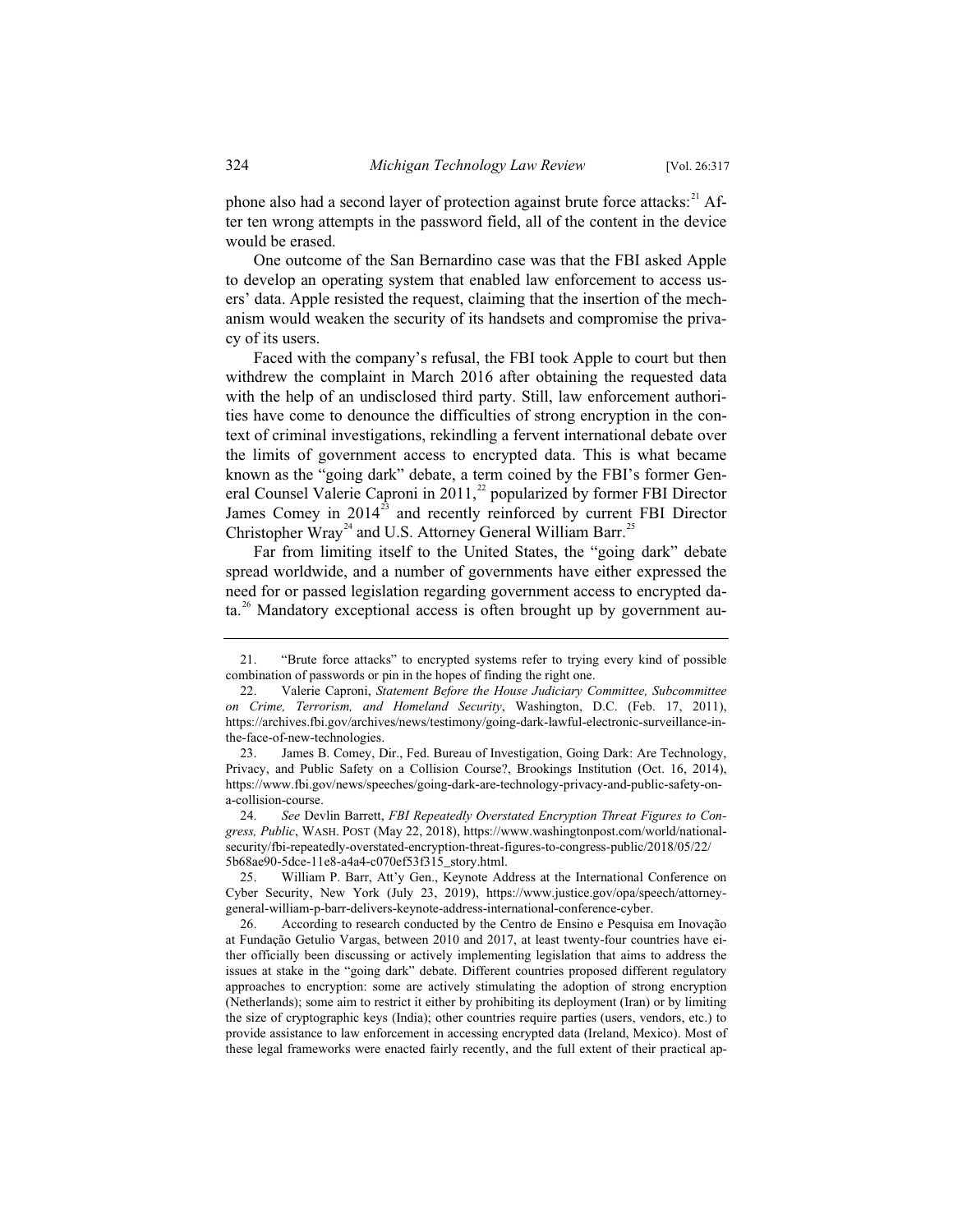thorities around the globe, such as in Australia, the United Kingdom, $^{27}$  and France.<sup>28</sup> While not explicitly requiring companies to alter their systems in order to provide law enforcement access to data, recently enacted laws came under fire for their restrictive approach towards encryption.<sup>29</sup>

# B*. Suggesting Alternatives: Enabling Criminal Investigations Without Compromising Encryption*

As law enforcement and other government actors pushed for a regulatory approach that could restrict the use of encryption, a large number of researchers, technical and industry experts, non-profit organizations ("NPOs"), and other actors weighed in against it.<sup>30</sup> They point out that the insertion of these mechanisms will necessarily weaken the systems as a whole, compromising the security of all users—including those not under investigation and those that live outside the jurisdiction in which the policy would be implemented.

As a consequence, they argue, mandatory weakening of encryption can be extremely harmful to the exercise of fundamental rights and civil liber-

plicability and effectiveness remain to be understood when applied in specific cases. For a comprehensive analysis and mapping of the debate, see *Cryptomap*, CENTRO DE ENSINO E PESQUISA EM INOVAÇÃO, FGV DIREITO SP (2018), http://www.fgv.br/direitosp/cryptomap.

<sup>27.</sup> *See* Julia Carrie Wong, *US, UK and Australia Urge Facebook to Create Backdoor Access to Encrypted Messages*, GUARDIAN (Oct. 3, 2019)*,* https://www.theguardian.com/ technology/2019/oct/03/facebook-surveillance-us-uk-australia-backdoor-encryption.

<sup>28.</sup> *See* Sébastian Seibt, *French Candidate Macron Targets Encryption in Fight Against Terrorism*, FRANCE 24 (Apr. 12, 2017). https://www.france24.com/en/20170412 candidate-macron-encryption-fight-terror-whatsapp-telegram.

<sup>29.</sup> *See, e. g.*, Alex Hern, *UK Government Can Force Encryption Removal, but Fears Losing, Experts Say*, GUARDIAN (Mar. 29, 2017), https://www.theguardian.com/technology/ 2017/mar/29/uk-government-encryption-whatsapp-investigatory-powers-act (implications of the United Kingdom's Investigatory Powers Act of 2016); Lily Newman*, Australia's Encryption-Busting Law Could Impact Global Privacy*, WIRED (Dec. 7, 2018), https://www.wired.com/story/australia-encryption-law-global-impact (implications of Australia's Assistance and Access Act of 2018).<br>30. See, e.g., DANIEL CASTRO &

See, e.g., DANIEL CASTRO & ALAN MCQUINN. INFORMATION TECHNOLOGY & INNOVATION FOUNDATION, UNLOCKING ENCRYPTION: INFORMATION SECURITY AND THE RULE OF LAW (2016); LEX GILL, TAMIR ISRAEL & CHRISTOPHER PARSONS, CITIZEN LAB AND THE SAMUELSON-GLUSHKO CANADIAN INTERNET POLICY & PUBLIC INTEREST CLINIC, SHINING A LIGHT ON THE ENCRYPTION DEBATE: A CANADIAN FIELD GUIDE (2018); BERKMAN KLEIN CTR., DON'T PANIC: MAKING PROGRESS ON THE "GOING DARK DEBATE" (2016); EASTWEST INST., ENCRYPTION POLICY IN DEMOCRATIC REGIMES: FINDING CONVERGENT PATHS AND BALANCED SOLUTIONS (2018); NAT'L ACADS. SCIS., ENGINEERING,&MED., *supra* note 9; Abelson et al., *supra* note 11; Amnesty Int'l, *Encryption: A Matter of Human Rights*, AI INDEX POL 40/3682/2016 (March 2016); Charles Duan et al., *Policy Approaches to the Encryption Debate*, R STREET POL'Y STUDY 133 (2018); Wolfgang Schulz & Joris van Hoboken, *Human Rights and Encryption* (UNESCO Series on Internet Freedom 2016); Stefan Soesanto. *No Middle Ground: Moving on From the Crypto Wars*, EUR. COUNCIL ON FOREIGN REL. ECFR/263 (2018).'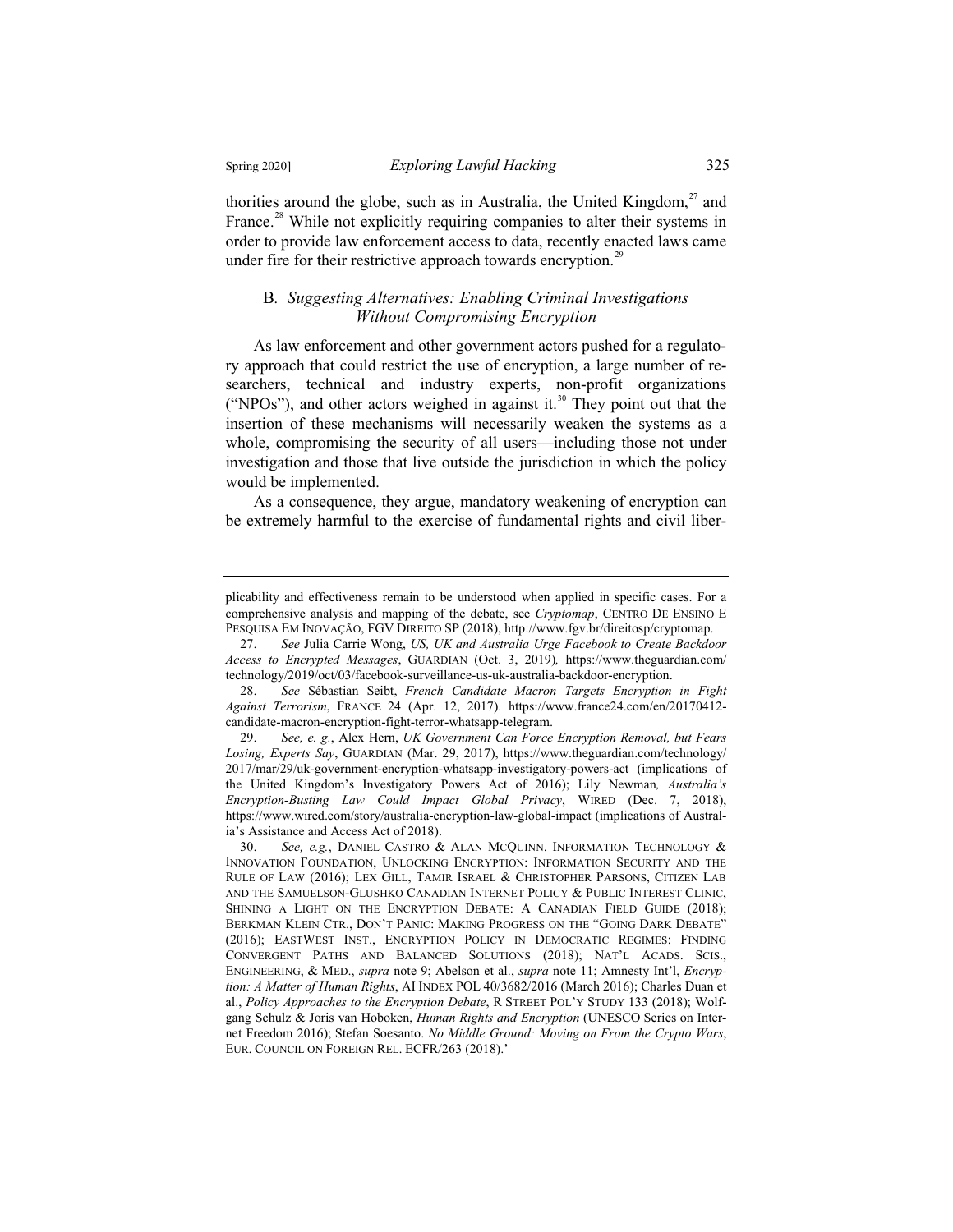ties in the digital sphere, especially the right to privacy. $31$  These rights are best protected by ensuring the confidentiality and integrity of information shared via the Internet and stored in computer devices. The right to freedom of expression<sup>32</sup> in particular is promoted by enabling communication between parties without fear of surveillance. Reinforcing this position, the Office of the United Nations High Commissioner for Human Rights ("OHCHR") has developed a number of documents highlighting not only the importance of cryptography in this scenario but also the need for States to ensure that the development of the mechanism is promoted and not limited in its use.<sup>33</sup>

To help solve the "going dark" problem, some scholars claim that technological development and the widespread use of data gathering and data generating technologies could represent a plethora of alternatives to law enforcement without compromising encrypted systems. The most prevalent examples of those alternatives are: (i) access to communications metadata; (ii) access to non-encrypted data stored in cloud services; (iii) metadata of Internet of Things ("IoT") devices; and, often cited as a last resort solution, (iv) government hacking. Some scholars suggest that these alternative sources of information and investigation have the potential to enhance law enforcement capabilities so much that we could be living in a "golden age of surveillance."<sup>3</sup>

(i) *Communications metadata* refers to information about communications data, separate from the communication content itself. This category of information may include: device location data, IP address of the sender and receiver of the communications, telephone calling records, and more. This kind of data is often not encrypted—it has to be so in order for telecommunications systems to function<sup>35</sup>—and may provide crucial information for law enforcement agencies without the need to access encrypted data.<sup>36</sup>

<sup>31.</sup> *See* Amnesty Int'l, *supra* note 30, at 10.

<sup>32.</sup> *See* Schulz & van Hoboken, *supra* note 30, at 51.

<sup>33.</sup> More specifically, the OHCHR has produced two reports and an international public consultation on the regulation of cryptography. *See* David Kaye, Special Rapporteur on the Promotion and Protection of the Right to Freedom of Opinion and Expression, Rep. of the Human Rights Council on Its Thirty-Second Session, *Promotion and Protection of All Human Rights, Civil, Political, Economic, Social and Cultural Rights, Including the Right to Development*, U.N. Doc. A/HRC/32/38 (May 11, 2016); Frank La Rue, Special Rapporteur on the Promotion and Protection of the Right to Freedom of Opinion and Expression, Rep. of the Human Rights Council on Its Twenty-Third Session, *Promotion and Protection of All Human Rights, Civil, Political, Economic, Social and Cultural Rights, Including the Right to Development*, U.N. Doc. A/HRC/23/40 (Apr. 17, 2013).

<sup>34.</sup> *See* Swire & Ahmad, *supra note* 14, at 464.

<sup>35.</sup> *See* Berkman Klein Ctr., *supra* note 30, at 3.

<sup>36.</sup> In Brazil, for example, the use of metadata by law enforcement authorities was paramount in the investigation of two of the most high-profile crimes in recent Brazilian history: the 2011 murder of Judge Patricia Acioli and the 2018 murder of City Counselor Marielle Franco and driver Anderson Gomes. Cellphone location data and browser history—along with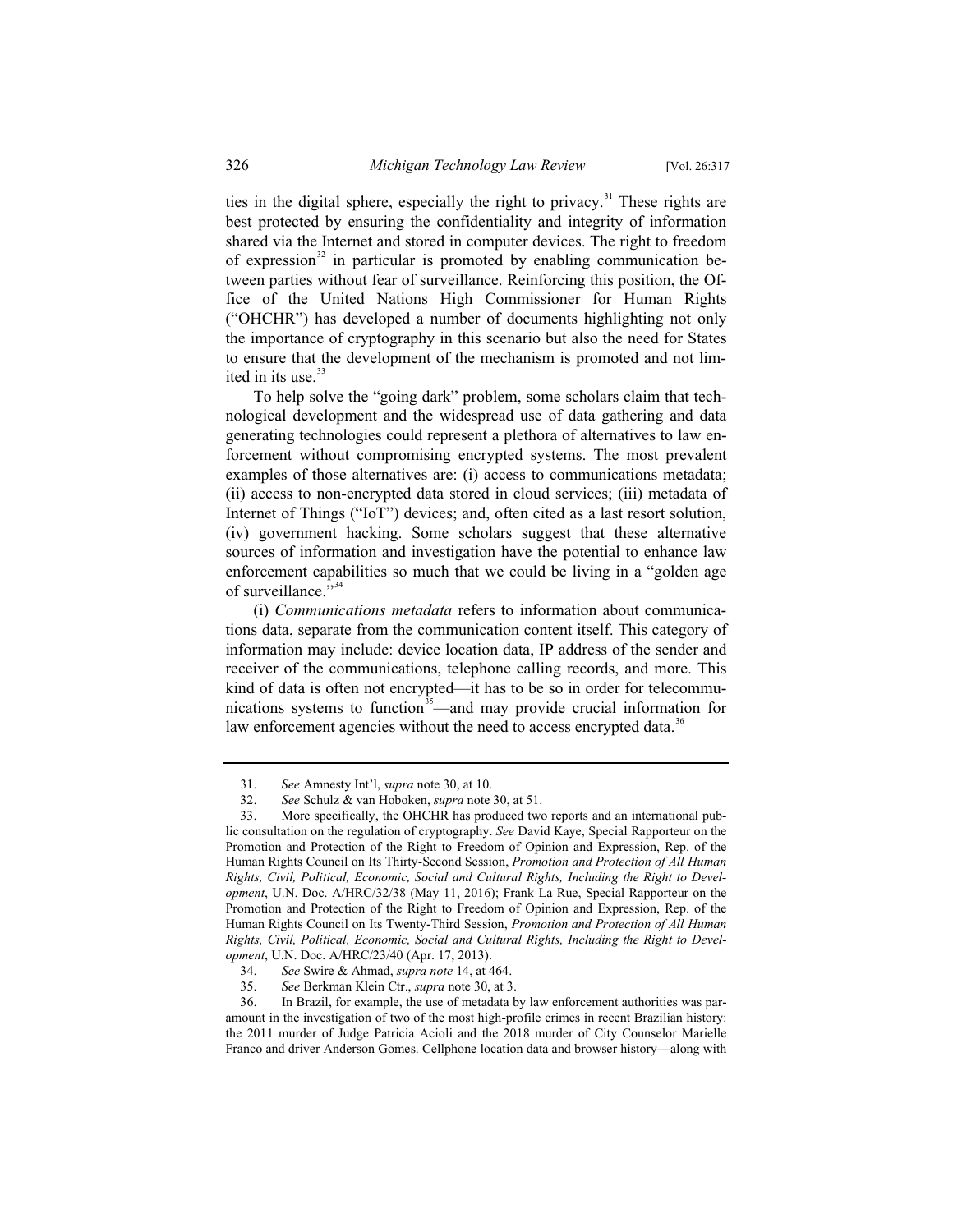(ii) *Cloud storage* is a kind of online service that has increased in popularity over the past years. For the most part, they consist of premium or freemium<sup>37</sup> services that allow users to store files in remote servers. Those servers, and thus the user's files, can be accessed through any device with an Internet connection.

More often than not, these services are offered by companies that develop operating systems for computational devices: Apple offers iCloud; Google offers Google Drive; Microsoft offers OneDrive. It is pretty common and convenient for users to enable these services when setting their devices. As a consequence, all files generated, received, or sent to devices are replicated and stored in the cloud. Most cloud services store data in a way that allows for the service provider to access it, $38$  which means there should be no technical impediment for law enforcement to lawfully require access to a client's data.

The security of cloud services is extremely relevant and widely debated in contemporary data protection studies,<sup>39</sup> and encrypted cloud services seem to be on the rise. $40$  However, it seems that non-encrypted cloud services could be an efficient short-term alternative for criminal investigations that does not require compromising cryptographic systems as a whole.

(iii) Another alternative source of information that could aid law enforcement immensely is the *data and metadata provided by Internet of Things ("IoT") devices*. <sup>41</sup> The growing popularity of IoT devices—

hundreds of other gigabytes of metadata—were used to find the culprits in both cases*. See*  Cecília Ritto*, Inquérito conclui que policiais mataram juíza para evitar pedido de prisão.*  VEJA (Sept. 12, 2011*),* https://veja.abril.com.br/brasil/inquerito-conclui-que-policiaismataram-juiza-para-evitar-pedido-de-prisao/; Márcio Padrão, *Caso Marielle: como celulares levaram a acusados e por que isso é um avanço.* UOL (Mar. 13, 2019), https://noticias.uol.com.br/tecnologia/noticias/redacao/2019/03/13/como-os-celularesajudaram-a-achar-o-assassino-de-marielle-franco.htm.

<sup>37.</sup> Normally, those services offer free storage up to a limited size. After the limit is reached, the user can opt to subscribe to the service in order to acquire more storage space. Google Drive, for example, offers 15GB of storage to users for free, and up to 2TB for paid plans. *See*: GOOGLE ONE, https://one.google.com/about (last visited Mar. 10, 2020).

<sup>38.</sup> *See* NAT'L ACADS. SCIS., ENGINEERING,&MED., *supra* note 9, at 5, 55. It is important to note that the vast majority of cloud services do use encryption to secure the communication layer between the user and the server where the files are stored.

<sup>39.</sup> *See, e. g.*, Samuel Lustgarten, *Emerging Ethical Threats to Client Privacy in Cloud Communication and Data Storage*, 46. PROF'L PSYCHOL.: RES.&PRAC. 154 (2015) (for ethics and data protection); Christopher Soghoian, *Caught in the Cloud: Privacy, Encryption,*  and Government Back Doors in the Web 2.0 Era, 8 J. ON TELECOMM. & HIGH TECH. L. 359 (2010); Charles Wharton & K. I. Lin, *Comparative Legislation, Corporate Policy, and Citizen Concerns: Legal Solutions for Privacy Protection in Cloud Computing*, 49 INT'L CARNAHAN CONF. ON SECURITY TECH. 19 (2015) (for comparative regulation)'.

<sup>40.</sup> *See* Steve O'Hear, *Cloud Storage Startup Tresorit Raises \$3M to Put Security Spotlight on Dropbox, Box and Others*, TECHCRUNCH (May 1, 2014), https://techcrunch.com/2014/05/01/tresorit (discussing the European startup Tresorit).

<sup>41.</sup> *See* Berkman Klein Ctr., *supra* note 30.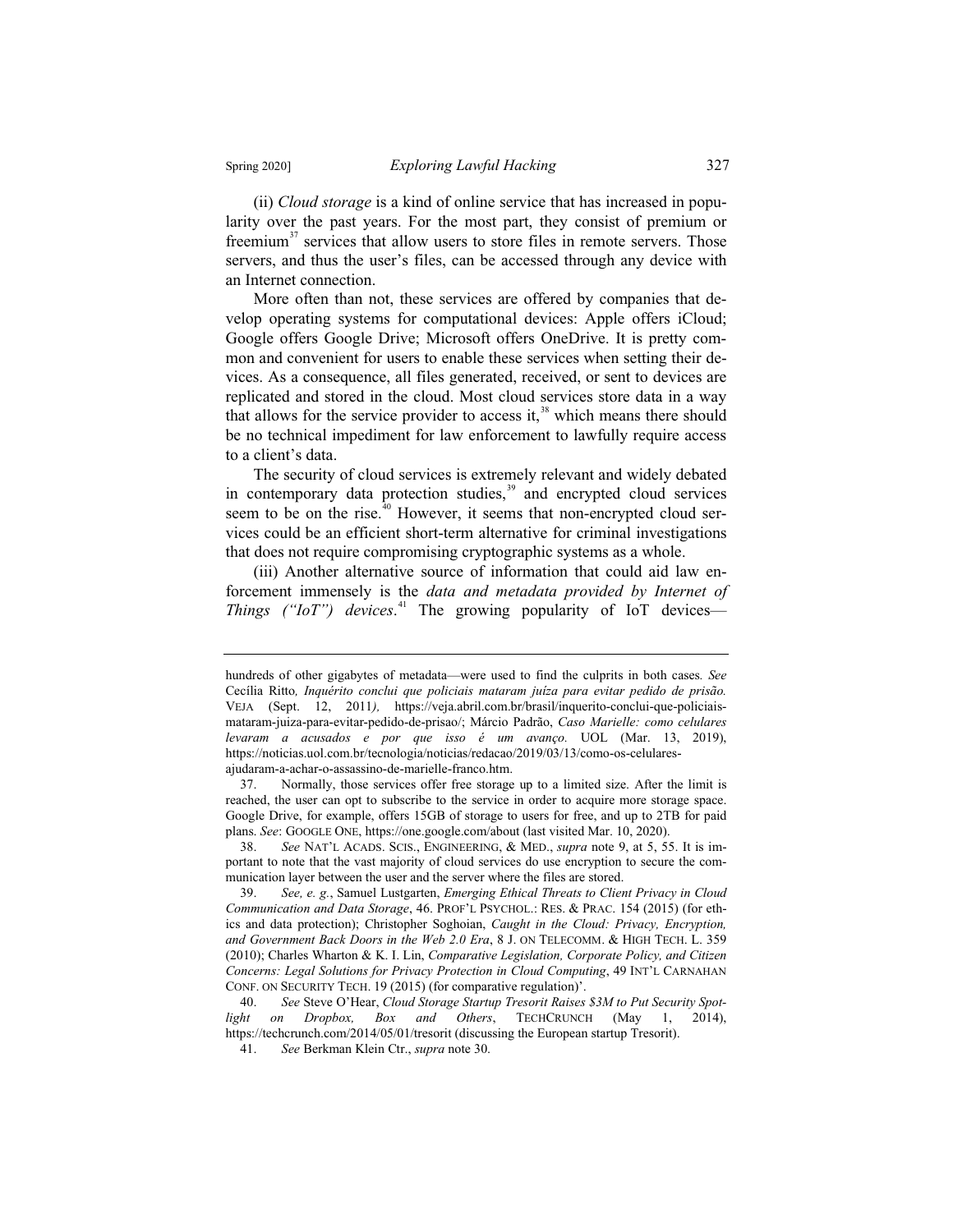networked sensors and devices, such as Smart TVs and Internet-connected GPS—could be a rich source of information for authorities during investigations. Data and metadata from IoT devices tend not to be encrypted and, moreover, those devices often struggle with security issues related to wireless connectivity, outdated software, and hard-to-patch vulnerabilities. Despite those alarming issues in regard to user privacy and data protection, they could nonetheless help authorities access relevant information.

(iv) Finally, the most discussed $42$  alternative to overcoming the "going" dark" debate is *lawful hacking (or government hacking)*. As previously mentioned in regard to the *Apple v. FBI* case, the FBI withdrew the complaint because it was able to access the encrypted data through a tool purchased from a private company specialized in hacking software.<sup>43</sup> There was, in this case, no mandatory change in Apple's encryption system—the U.S. government used that third-party tool to successfully hack the encrypted device.

Lawful hacking seems to be a viable alternative to the restriction of encryption or the mandatory exceptional access: Instead of requesting technology companies to sabotage their own security systems and knowingly compromise the security and privacy of their users, this alternative focus on observing and exploiting preexisting (and often unintended) security holes. As stated by professors Bellovin, Blaze, Clark and Landau:

Put simply, the choice is between formalizing (and thereby constraining) the ability of law enforcement to occasionally use existing security vulnerabilities—something the FBI and other law enforcement agencies already do when necessary without much public or legal scrutiny—or living with those vulnerabilities and intentionally and systematically creating a set of predictable new vul-

<sup>42.</sup> *See, e.g.*, EASTWEST INST. *supra* note 30; JAMES A. LEWIS ET AL., CTR. FOR STRATEGIC & INT'L STUDS., THE EFFECT OF ENCRYPTION ON LAWFUL ACCESS TO COMMUNICATIONS AND DATA (2017); Bert-Jaap Koops & Eleni Kosta, *Looking for Some Light Through the Lens of "Cryptowar" History: Policy Options for Law Enforcement Authorities Against "Going Dark,"* 38 COMPUTER L. & SECURITY REV. 890 (2018); Castro & McQuinn, *supra* note 30; Susan Hennessey, *Lawful Hacking and the Case for a Strategic Approach to "Going Dark,"* in BROOKINGS BIG IDEAS FOR AMERICA 241, 242 (2016); Alan Rozenshtein. *Wicked Crypto*, 9 U.C. IRVINE L. REV. 118, 119 (2019); 'Hoaithi Y. Nguyen, *Lawful Hacking: Toward a Middle-Ground Solution to the Going Dark Problem* (Mar. 2017) (unpublished M.A. thesis, Naval Postgraduate School Monterey) (on file with the Naval Postgraduate School Monterey library system); s*ee also* Sven Herpig, *Government Hacking: Global Challenges*, STIFTUNG NEUE VERANTWORTUNG (Jan. 2018), https://www.stiftungnv.de/sites/default/files/government\_hacking\_akt.feb\_.pdf; Jonathan Mayer, *Government Hacking*, 127 YALE L.J. 570, 590 (2018); Amie Stepanovich, *A Human Rights Response to Government Hacking* (Sept. 2016), https://www.accessnow.org/cms/assets/uploads/2016/09/ GovernmentHackingDoc.pdf.

<sup>43.</sup> *See* Alina Selyukh, *The FBI Has Successfully Unlocked the iPhone Without Apple's Help*, NPR (Mar. 28, 2016), https://www.npr.org/sections/thetwo-way/2016/03/28/ 472192080/the-fbi-has-successfully-unlocked-the-iphone-without-apples-help.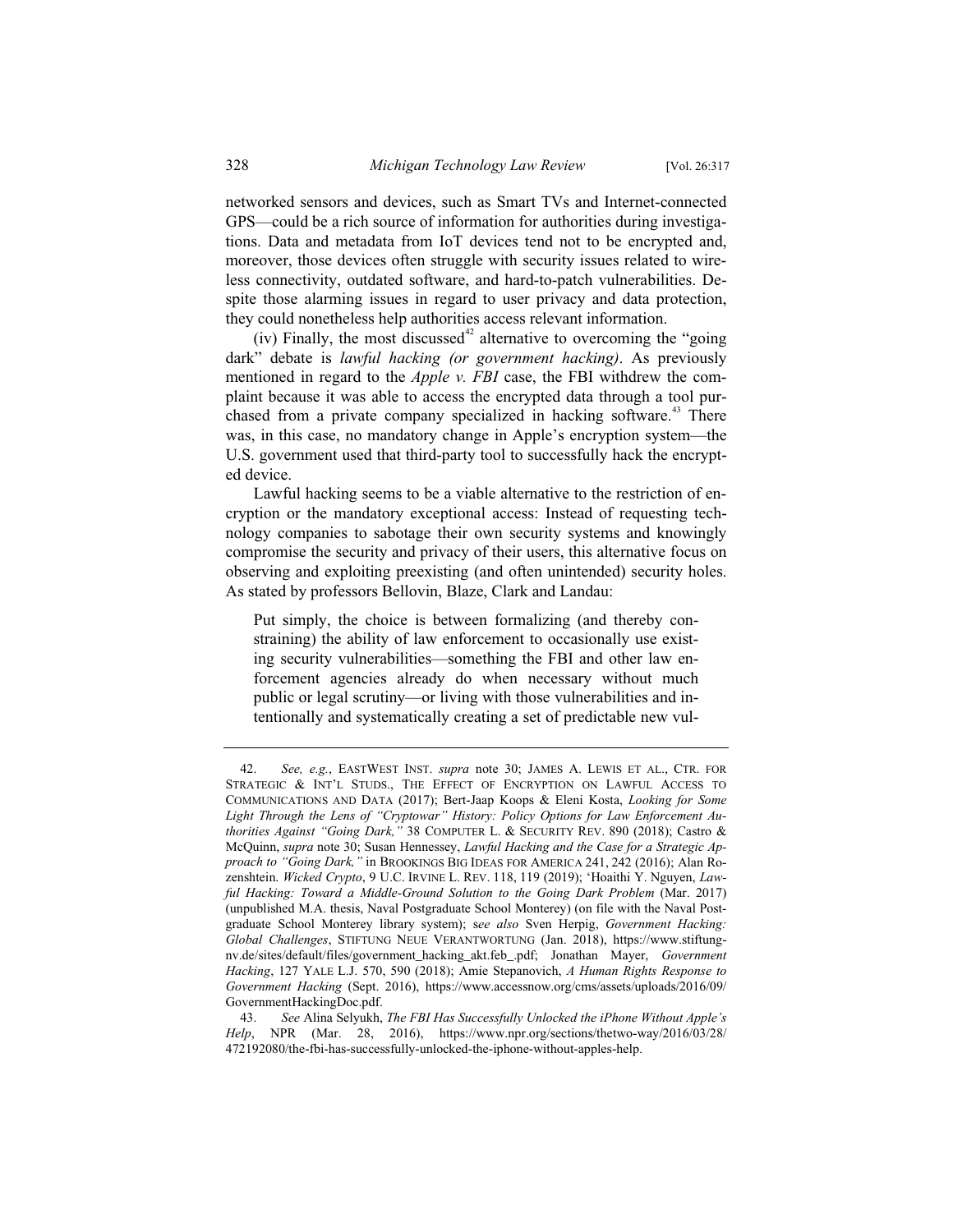nerabilities that despite best efforts will be exploitable by everyone.<sup>44</sup>

Even though it is the most suggested alternative to restricting encryption, a proper legal regulation of lawful hacking comes with a complex set of issues that have to be addressed in order to guarantee it is being deployed in accordance with due process and the fundamental rights of investigated parties. These problems will be addressed in the next section.

#### II. LAWFUL HACKING AS AN INVESTIGATIVE TOOL: REGULATORY CHALLENGES

In a world that is increasingly connected, online, and dependent on data, it makes sense that law enforcement and investigation authorities seek to adapt their activities to this new reality. Digital evidence and cybernetic investigation are fundamental pillars in this scenario. In this sense, lawful hacking seems to be essential in cybercrime cases of great complexity, especially those related to crimes in the darknet<sup>45</sup> (e.g., Operation Onymous, a cooperation between investigative authorities in different countries to overthrow and apprehend responsible parties for illicit markets in the deep web, such as Silk Road 2.0 and Black Market). $46$ 

In comparison to the mandatory exceptional access approach, lawful hacking presents a better way forward. As stated by Susan Hennessey:

Instead of creating additional vulnerabilities to an already-fragile security ecosystem in the form of exceptional access, these commentators argued that law enforcement should exploit existing vulnerabilities in software and hardware. In theory, the position offers a workable middle ground by which law enforcement is able to ac-

<sup>44.</sup> Steven M. Bellovin et al., *Lawful Hacking: Using Existing Vulnerabilities for Wiretapping on the Internet*, 12 Nw. J. TECH. & INTELL. PROP. 5 (2014).

<sup>45.</sup> For more information on the usefulness of hacking tools to operations on the darknet/deep web, see Orin S. Kerr & Sean D. Murphy. *Government Hacking to Light the Dark Web: What Risks to International Relations and International Law*. 58 STAN. L. REV. 70 (2017).

<sup>46.</sup> Law enforcement and judicial agencies around the globe undertook a joint action, coordinated by Europol's EC3, the FBI, ICE, HIS and Eurojust, against dark markets running as hidden services on the Tor network. The action aimed to stop the sale, distribution and promotion of illegal and harmful items, which were sold on online dark marketplaces. *Operation Onymous*, EUROPOL, https://www.europol.europa.eu/activities-services/europol-inaction/operations/operation-onymous (last visited Mar. 15, 2020). Vulnerabilities in the Tor network (which enables access to much of the deep web content) were used throughout the operation to identify actors and systems used by these websites. *See generally* QUINLAN & WILSON, *supra* note 3.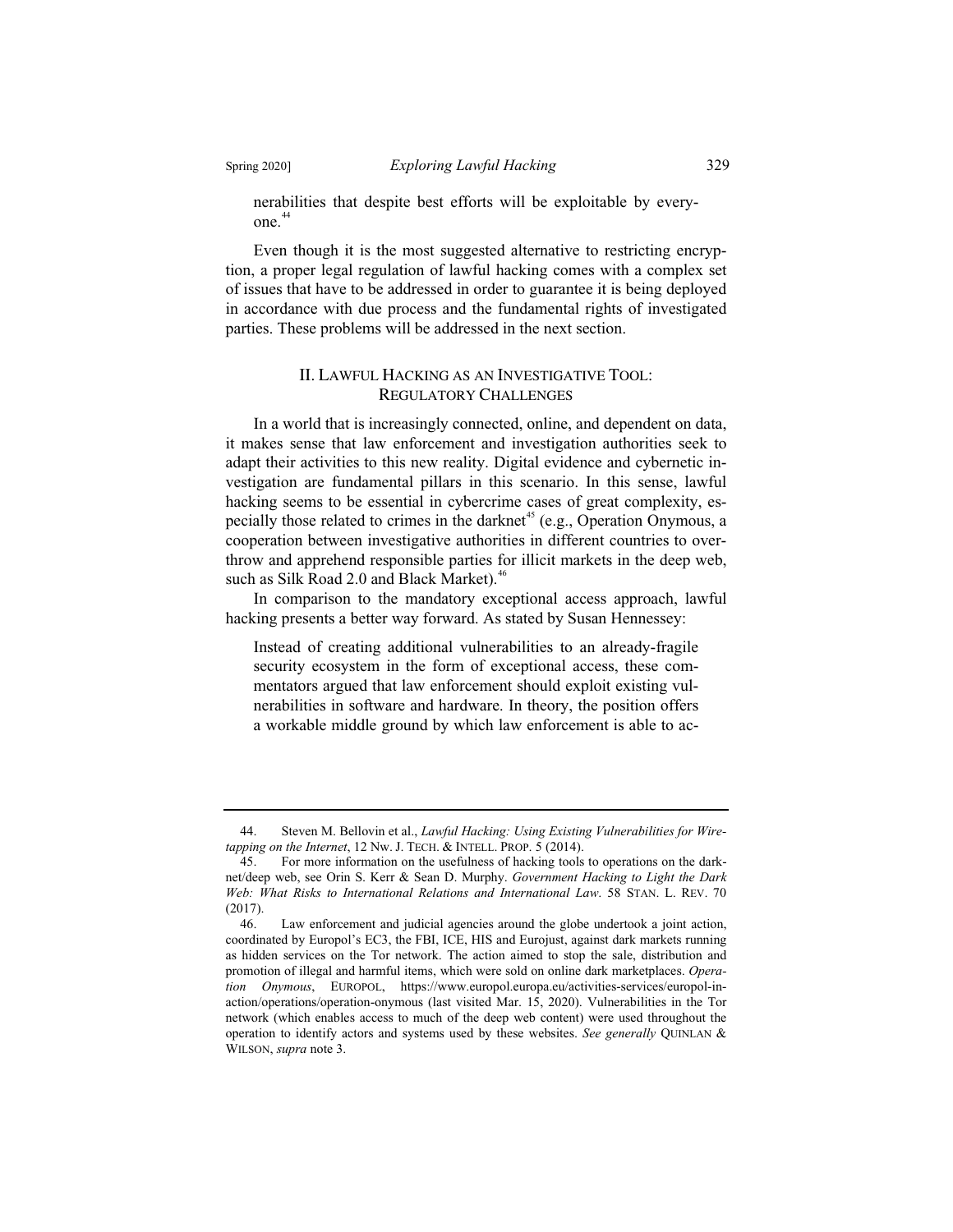cess a sufficient amount of communications and companies are unimpeded in designing secure systems.<sup>47</sup>

However, it is extremely important to highlight the risks posed by lawful hacking in the absence of clear legal and procedural frameworks for its deployment. On the legal side, depending on what is being hacked, the potential for privacy violations can be higher than traditional means of access to information, such as phone wiretapping. On the technical side, there is the issue of informational security weakening: A non-disclosed vulnerability might be discovered by a malicious party and used for its advantage, compromising systems and their users.

There is also the issue of properly disclosing vulnerabilities after their discovery and exploitation. On the one hand, lawful hacking tools can be extremely expensive and hard to find; on the other, the non-disclosure of vulnerabilities used in concluded investigations can directly affect the security and privacy of uninvestigated users of the exploited system and also affect the business model of service providers. Lastly, there is also the fact that lawful hacking can easily transcend national borders and directly affect citizens of other countries.

With that in mind, the next section will further explore the main issues that must be tackled in establishing a legal framework for lawful hacking: (i) legal concept/scope; (ii) prerequisites for deployment; (iii) development and sharing of hacking tools; (iv) accountability and disclosure of vulnerabilities; and (v) jurisdictional issues.

#### A*. Conceptualizing Lawful Hacking for Legal Purposes*

The first issue in regulating lawful hacking is, naturally, its legal definition. Defining the term and choosing a single expression to reference it seems to be something that is taken for granted in legal scholarship. In reports, papers, and policy briefs it is possible to find "lawful hacking," "government hacking," "law enforcement hacking," and "network investigative techniques" being used to refer to the same general idea of authorities using hacking tools to access data.<sup>48</sup>

<sup>47.</sup> Hennessey, *supra* note 40.

<sup>48.</sup> For papers using "government hacking*,*" see, e.g., Herpig, *supra* note 42; Mayer, *supra* note 42, at 590; Stepanovich, *supra* note 42. "Law enforcement hacking" is used in QUINLAN & WILSON, *supra* note 2; Mirja Gutheil et al., *Legal Frameworks for Hacking by Law Enforcement: Identification, Evaluation and Comparison of Practices*, LIBE COMMITTEE EURO. PARLIAMENT (2017). For "network investigative techniques," see, e.g., Susan Hennessey & Nicholas Weaver, *A Judicial Framework for Evaluating Network Investigative Techniques*, LAWFARE (July 28, 2016) https://www.lawfareblog.com/judicialframework-evaluating-network-investigative-techniques. For this Author's preferred term, "lawful hacking," see generally Bellovin et al., *supra* note 44.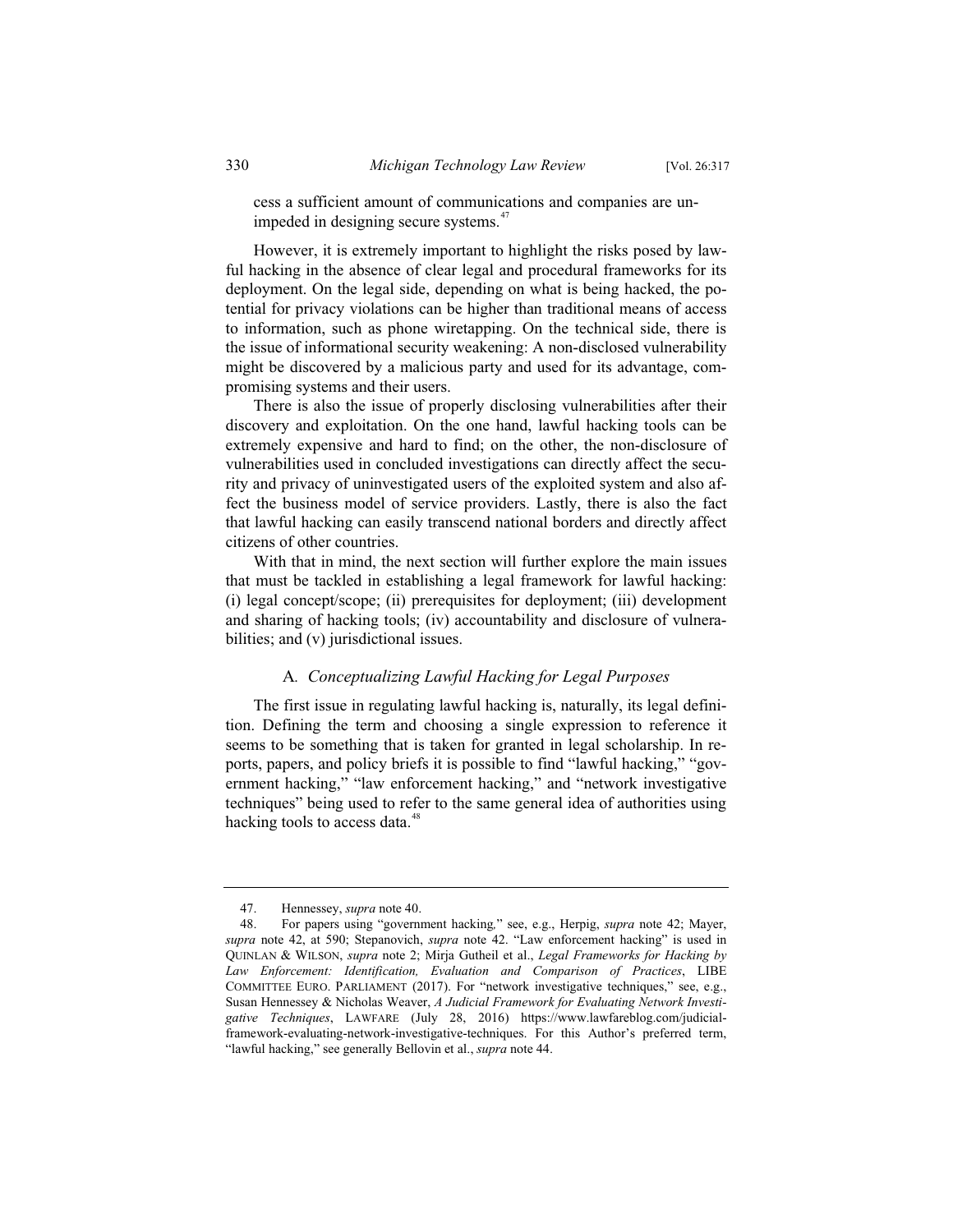"Lawful hacking" seems to be the most well-suited term, since it is broad with regard to the technical tools and at the same time specific regarding the nature of the activity—it must be expressly permitted by law. "Government" and "law enforcement" hacking do not imply lawfulness nor include the possibility of third parties being involved with the activity (I will further explore this issue in Part II). "Network investigative techniques," in its turn, limits the scope of activity to exploitation of networks—meaning remote access to data—failing to encompass access to seized devices, such as with the San Bernardino iPhone case.

In drafting a legal framework for lawful hacking, one challenge is to conceptualize it without specifically stating the technologies that are used in this approach. Otherwise, technological development will render the framework outdated in no time. Broadly, "hacking" can be defined as:

the manipulation of software, data, a computer system, network, or other electronic device without the permission of the person or organization responsible for that software application, data, computer system, network, or electronic device, and/or without the permission or knowledge of users of that or other software, data, computers, networks, or devices ultimately affected by the manipulation.<sup>49</sup>

This definition is particularly interesting because it does not limit "hacking" to the exploitation of vulnerabilities in software, firmware, and hardware, and thus the definition also encompasses social engineering techniques (*e.g.*, phishing and water holing). Focusing on hacking's broad objective, gaining access to data, should be the preferred approach.

In this sense, the main applications of lawful hacking can be divided into two main categories: (i) deployment of hacking tools in the context of criminal investigations to remotely access stored or in transit data (*e.g*., remote installation of malware for surveillance purposes); or (ii) deployment of hacking tools in the context of the forensic examination of a seized hard drive (*e.g.*, breaking into an encrypted smartphone, such as in the San Bernardino case). $50$ 

Even though both modalities pose obvious threats to privacy and security, the pervasiveness, scope, and risks associated with remote access to data stand out. This distinction should be considered by legislators when determining both the concept and scope of a legal framework for lawful hacking.

#### B. *Establishing Prerequisites and Limitations*

As is expected with any kind of investigative technique, lawful hacking regulation should be structured in compliance with fundamental rights and

<sup>49.</sup> Stepanovich, *supra* note 42, at 5.

<sup>50.</sup> *See generally* Mayer, *supra* note 42.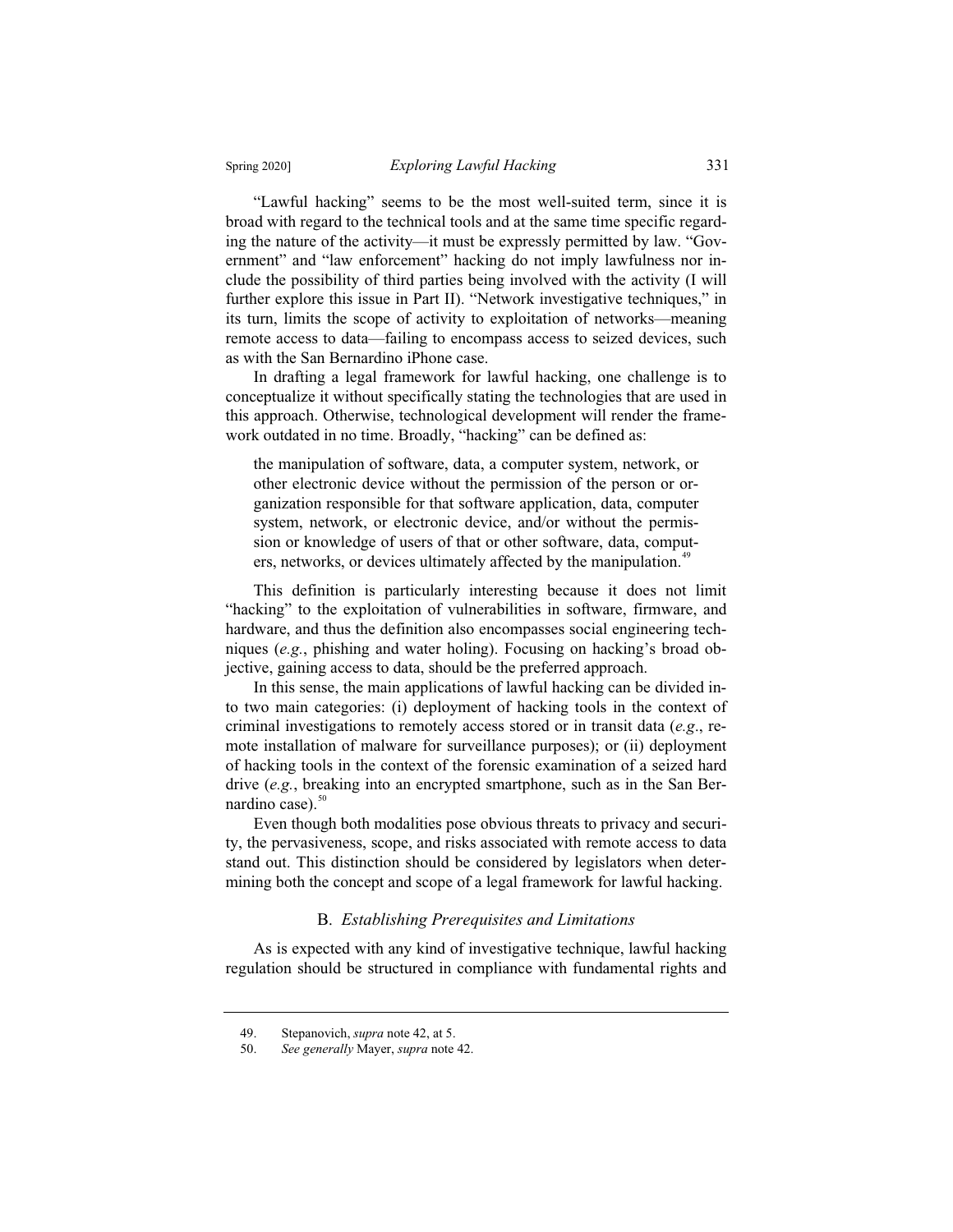due process in mind. In light of data privacy and system security concerns, a set of *ex ante* considerations must be established in order to limit the use (and, subsequently, the harms) of this approach. $51$ 

Firstly, this means that legislators must make it explicit that lawful hacking techniques should be employed *ultima ratio*, after less pervasive means of investigation are proven useless to the investigation (even other pervasive means, such as wiretapping). Additionally, in order to avoid abuses, it is imperative to include mechanisms like mandatory judicial authorization for its deployment. A legal framework for lawful hacking should (i) limit the duration of the deployment (relevant to when it is used for monitoring purposes, on the 'remote access to data' category); and (ii) require that law enforcement narrows as much as possible the actors, devices and kinds of information obtained in order for judicial authorization to be granted. A separate challenge regarding judicial authorization is informing and educating judges about the technical aspects of lawful hacking and its possible consequences.

An additional approach could be to allow for the employment of lawful hacking only for the investigation of certain, more serious crimes. Necessity (pondering whether less invasive means of investigation could be used to achieve the same results) and proportionality (weighing the privacy interests of individuals against the government interest as determined by the severity, exigency, and/or perceived threat of the crime) should be considered case by case.<sup>52</sup> In addition to the San Bernardino attack, which was dealt with as a terrorism case, lawful hacking has also been successfully used in high profile investigations on the darknet, $53$  specifically regarding crimes of child sexual exploitation (Operation Torpedo<sup>54</sup> (2011) and Operation Pacifier<sup>55</sup>  $(2015)$ ) and trafficking of drugs and weapons (Operation Onymous<sup>56</sup> (2014) and Operation Bayonet<sup>57</sup> (2017) respectively). This restriction not only prevents abuses but also helps optimize resource allocation, since lawful hacking tools can be rather expensive. This will be further explored next.

<sup>51.</sup> *See generally* Stepanovich *supra note* 42

<sup>52.</sup> *See generally* Gutheil et al., *supra* note 48.

<sup>53.</sup> KRISTIN FINKLEA, CONG. RESEARCH SERV., R44827, LAW ENFORCEMENT USING AND DISCLOSING TECHNOLOGY VULNERABILITIES, 2-5 (2017).

<sup>54.</sup> *Id.* at 3.

<sup>55.</sup> Dan Alfin, *"Playpen" Creator Sentenced to 30 Years*, FBI NEWS (May 5, 2017), https://www.fbi.gov/news/stories/playpen-creator-sentenced-to-30-years.

<sup>56.</sup> Andy Greenberg, *Global Web Crackdown Arrests 17, Seizes Hundreds of Dark Net*  Domains, WIRED (Nov. 7, 2014), https://www.wired.com/2014/11/operation-onymous-darkweb-arrests.

<sup>57.</sup> Andy Greenberg, *Global Police Spring a Trap on Thousands of Dark Web Users*, WIRED (July 20, 2017), https://www.wired.com/story/alphabay-hansa-takedown-dark-webtrap.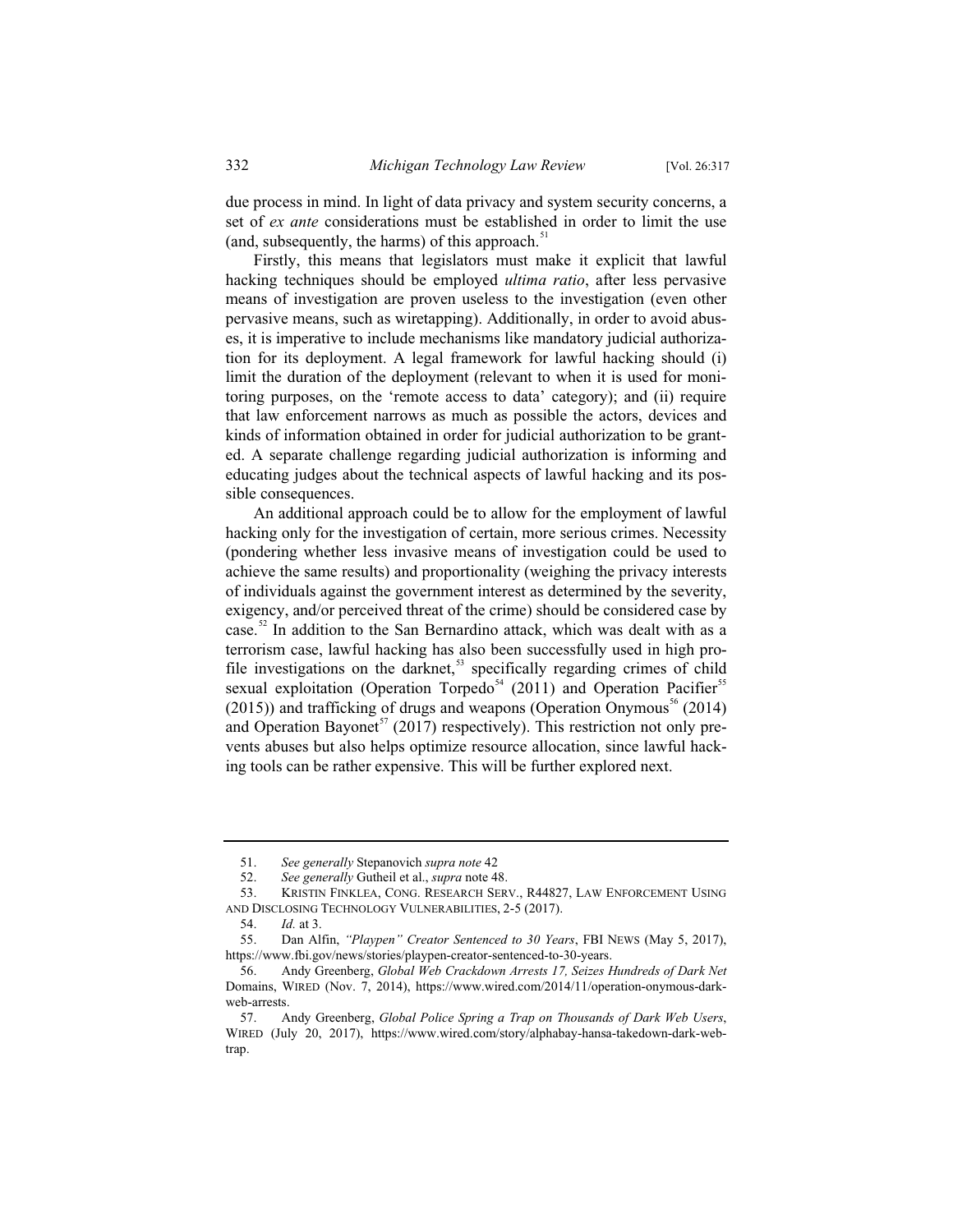#### C. *Developing and Purchasing Hacking Tools*

Depending on the kind and complexity of the system being accessed by law enforcement, hacking tools can be extremely expensive and hard to come by. This is the case of zero-day vulnerabilities—"a vulnerability discovered and exploited prior to public awareness or disclosure to the vendor."<sup>58</sup> Since popular systems undergo rigorous and constant security checks, zero-days are extremely rare and, upon discovery, quickly patched in system updates. These conditions make hacking tools both expensive and only temporarily useful. The issue that this represents is twofold: Who is going to develop those tools, and who is going to pay for the research and development involved in their elaboration?

With regard to the first question, it is possible to assume three possible alternatives: Authorities can (i) use preexisting public vulnerabilities (such as those found in the National Vulnerability Database<sup>59</sup>), especially when the target is an outdated system; (ii) develop the technology in-house; or (iii) purchase it from a third party—as evidenced in the San Bernardino iPhone case.<sup>60</sup> Purchasing, however, has the potential to incentivize the growth and cultivation of a vulnerabilities market. $61$  This could be problematic since these valuable hacking tools could end up in the hands of the highest bidders (which could include anyone from criminals to oppressive governments). The possibility of law enforcement uses skewing the market, however, has been contested by experts.<sup>62</sup> In addition, Bellovin, Blaze, Clark, and Landau<sup>63</sup> argue that third party purchases of hacking tools could also increase incentives against the disclosure of system vulnerabilities.

As for governments developing their own hacking tools, the biggest challenges are costs and complexity. Unlike telephone wiretapping, which often involved a limited number of wiretapping techniques and actors (since

<sup>58.</sup> Bellovin et al., *supra* note 44, at 23.

<sup>59.</sup> *National Vulnerability Database*, NAT'L INST. STANDARDS & TECH., https://nvd.nist.gov/vuln (last visited Mar. 18, 2020).

<sup>60.</sup> It has been reported (although not officially confirmed) that the FBI purchased the tool to hack into the locked iPhone for over one million dollars. Danny Yadron, *FBI Admits it Paid \$1.3m to Hack into San Bernardino iPhone*, GUARDIAN (Apr. 21, 2016), https://www.theguardian.com/technology/2016/apr/21/fbi-apple-iphone-hack-san-bernardinoprice-paid.

<sup>61.</sup> *See* Riana Pfefferkorn, *Security Risks of Government Hacking*, REPORT - CTR. INTERNET & SOC'Y 5 (2018).

<sup>62. &</sup>quot;One danger of law enforcement's participation in the zero-day market is the possibility of skewing the market, either by increasing incentives against disclosure of the vulnerability or by increasing the market for vulnerabilities and thus encouraging greater participation in it. Because of the current size of the market and the relatively minimal need by law enforcement, we do not believe that this will be an issue. It is hard to know exactly under which circumstances vulnerabilities will be used since the FBI has not discussed under what technical circumstances they have encountered difficulties wiretapping, but we do believe usage will be rare." Bellovin et al., *supra* note 44, at 47.

<sup>63.</sup> *Id.*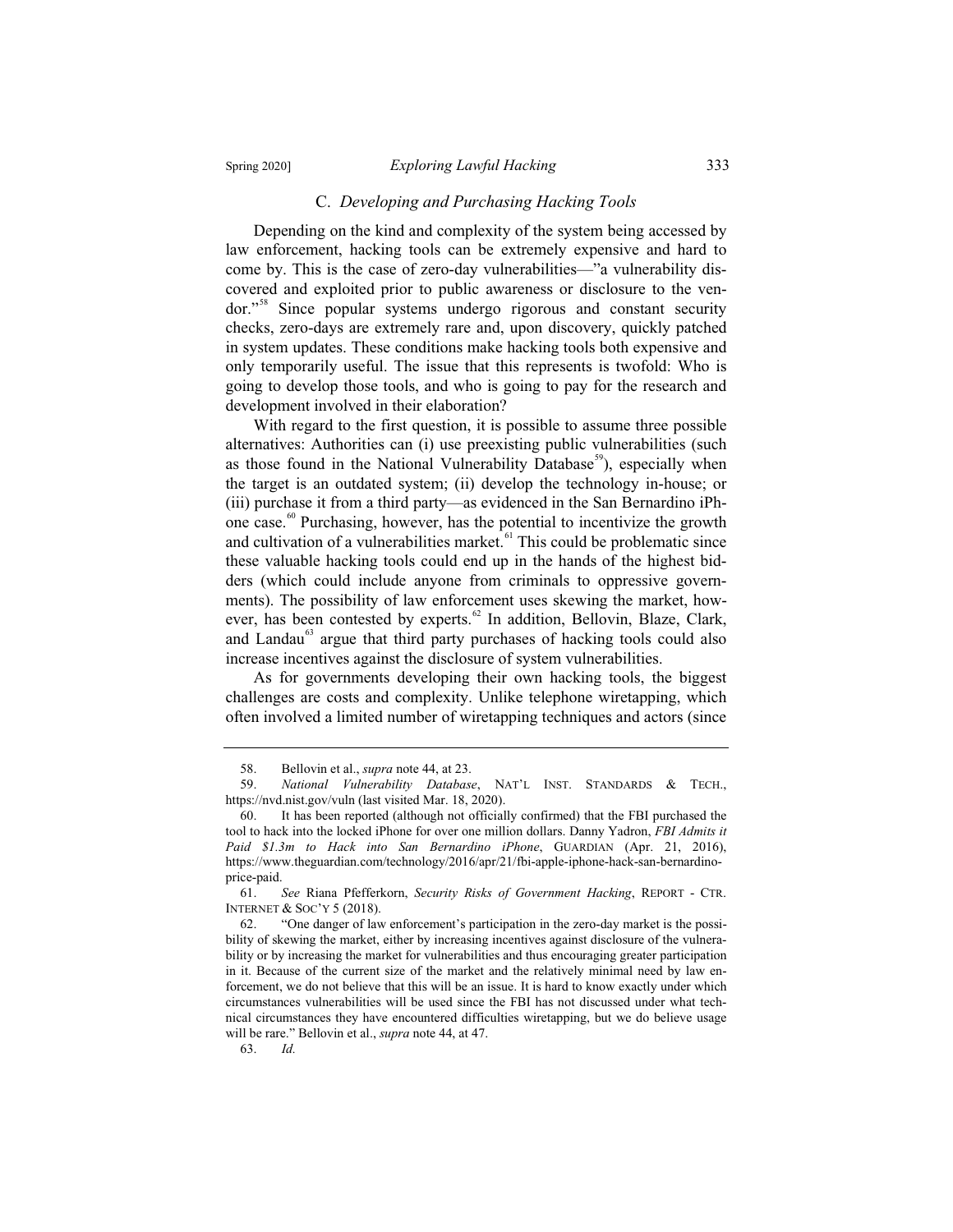the tapping is often performed within the infrastructure of the telecom providers), some hacking tools involve meddling with a multiplicity of software, hardware, and security systems. The fact that Lawful hacking solutions tend to be tailor-made for the targeted system adds another layer of difficulty.<sup>64</sup> Moreover, the cost of development is continuous since hacking tools can be rendered useless after the exploited vulnerability is found and patched by the vendor.

This is a common problem in developing countries where investigative authorities are often technologically disadvantaged, and the budget for research and development of investigative tools is not enough to keep up with the rapid pace of information security development.

#### D. *Disclosing Vulnerabilities*

Though scarce, current scholarly works on lawful hacking seem to agree that one of the most difficult regulatory challenges is the need to report vulnerabilities—either to vendors, targeted individuals or the population in general<sup>65</sup> Scholars seem to agree that the need for disclosure is essential, since existing vulnerabilities might be discovered and exploited by criminals. Nevertheless, only a few scholars have addressed in depth the double-edged sword that the disclosure represents if not properly safeguarded.<sup>66</sup>

On the one hand, it is possible to affirm that lack of proper vulnerability disclosure may generate serious consequences to users after its discovery and exploitation. A recent event that illustrates the possible consequences of government hacking without transparency framework is the WannaCry ransomware. In April 2017, a self-proclaimed hacking group called Shadow Brokers released a series of NSA documents that dealt with cyber weapons developed by the Agency.<sup>67</sup> Several documents dealt specifically with hacking tools, describing vulnerabilities (including a set of zero-days) of popular applications that were exploited to carry out these activities. A widely used vulnerability, dubbed "EternalBlue," was found in the Windows operating system. Although it was patched in later versions, the leaked vulnerability was used to disseminate the WannaCry ransomware, which proliferated in

<sup>64.</sup> *See* Chen-Yu Li et al., *A Comprehensive Overview of Government Hacking Worldwide*, IEEE ACCESS, 55053, 55065 (2018).

<sup>65.</sup> *See, e.g.*, Herpig, *supra* note 42, at 20; Li et al., *supra* note 64, at 55066; Rozenshtein, *supra* note 42, at 1208; Stepanovich, *supra* note 42, at 22.

<sup>66.</sup> On models for evaluating requirements for disclosure*,* see Bellovin et al., *supra*  note 44; Li et al., *supra* note 64; and Stephanie K. Pell & James Finocchiaro, *The Ethical Imperative for a Vulnerability Equities Process and How the Common Vulnerability Scoring System Can Aid That Process*, 49 CONN. L. REV. 1549 (2017).

<sup>67.</sup> Lily Hay Newman, *The Leaked NSA Spy Tool that Hacked the World*, WIRED (Mar. 7, 2018, 8:00 AM), https://www.wired.com/story/eternalblue-leaked-nsa-spy-tool-hackedworld.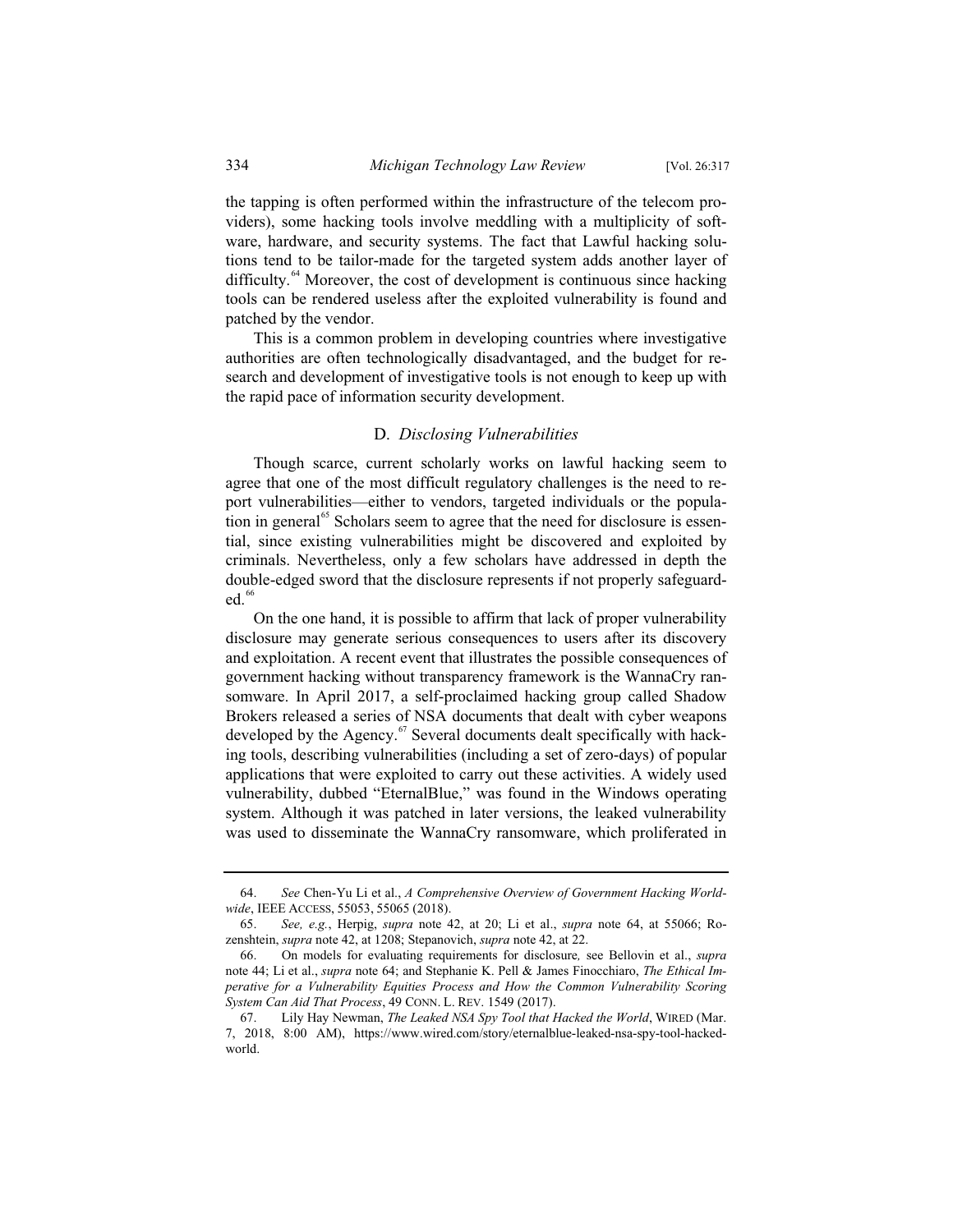dozens of countries and affected hospitals, companies, and courts.<sup>68</sup> The same vulnerability was used afterwards to produce another more powerful ransomware, NotPetya, which was even more destructive than its predecessor. $69$ 

On the other hand, disclosing vulnerabilities may render them useless to law enforcement if the vendor patches the exploit in newer versions of the targeted system.<sup>70</sup> Eventually, if the authorities need to target the system for a subsequent investigation, a new vulnerability must be found and exploited, incurring the costs and efforts mentioned in the previous subsections.

A legal framework for lawful hacking should address at least four important questions regarding vulnerability disclosure:

(i) *Should the vulnerability be disclosed?* The answer to this first and most complex question has to encompass multiple policy and technical considerations. Policy considerations should contemplate all the aforementioned lawful hacking issues; technical considerations should assess the "significance of the vulnerability's threat to information security";<sup>11</sup>

(ii) *When should it be disclosed?* After deciding in favor of the disclosure, a second step is establishing the moment for vulnerability disclosure. Should it happen right after its exploitation for the investigation? Should it occur right after the end of the investigation? Should other factors be taken into consideration?;

(iii) *How should it be disclosed?* Another challenge is developing a way to safely disclose the vulnerability, ensuring that no malicious parties can get ahold of it before the vendor is able to patch the system;

(iv) *To whom should it be disclosed?* It is important to define the parties that are going to be informed of the vulnerability. The vendor of the software/firmware/hardware is the most obvious answer, but other parties could also be affected.

Informing users of the affected system is a particularly sensitive issue. This is important because, depending on what is revealed, criminals could be able to identify the inner workings of the vulnerability and target outdated systems. Efforts to make technology users aware of the importance of software updates for security reasons are mandatory; otherwise, both the

<sup>68.</sup> Brian Barrett*, The Encryption Debate Should End Right Now*, WIRED. (Jun. 30, 2017, 7:00 AM), https://www.wired.com/story/encryption-backdoors-shadow-brokers-vault-7-wannacry.<br>69. A

<sup>69.</sup> Andy Greenberg, *The Untold Story of NotPetya, the Most Devastating Cyberattack in History*, WIRED (Aug. 22, 2018, 5:00 AM), https://www.wired.com/story/notpetyacyberattack-ukraine-russia-code-crashed-the-world.

<sup>70.</sup> *See* Paul Ohm, *The Investigative Dynamics of the Use of Malware by Law Enforcement*, 26 WM. & MARY BILL RTS. J. 303, 314 (2017).

<sup>71.</sup> Pell & Finocchiaro, *supra* note 66, at 1565–77 (proposing a scoring system based on the Common Vulnerability Scoring System ("CVSS") in order to evaluate the pervasiveness of the vulnerability, its risks, and when to disclose it).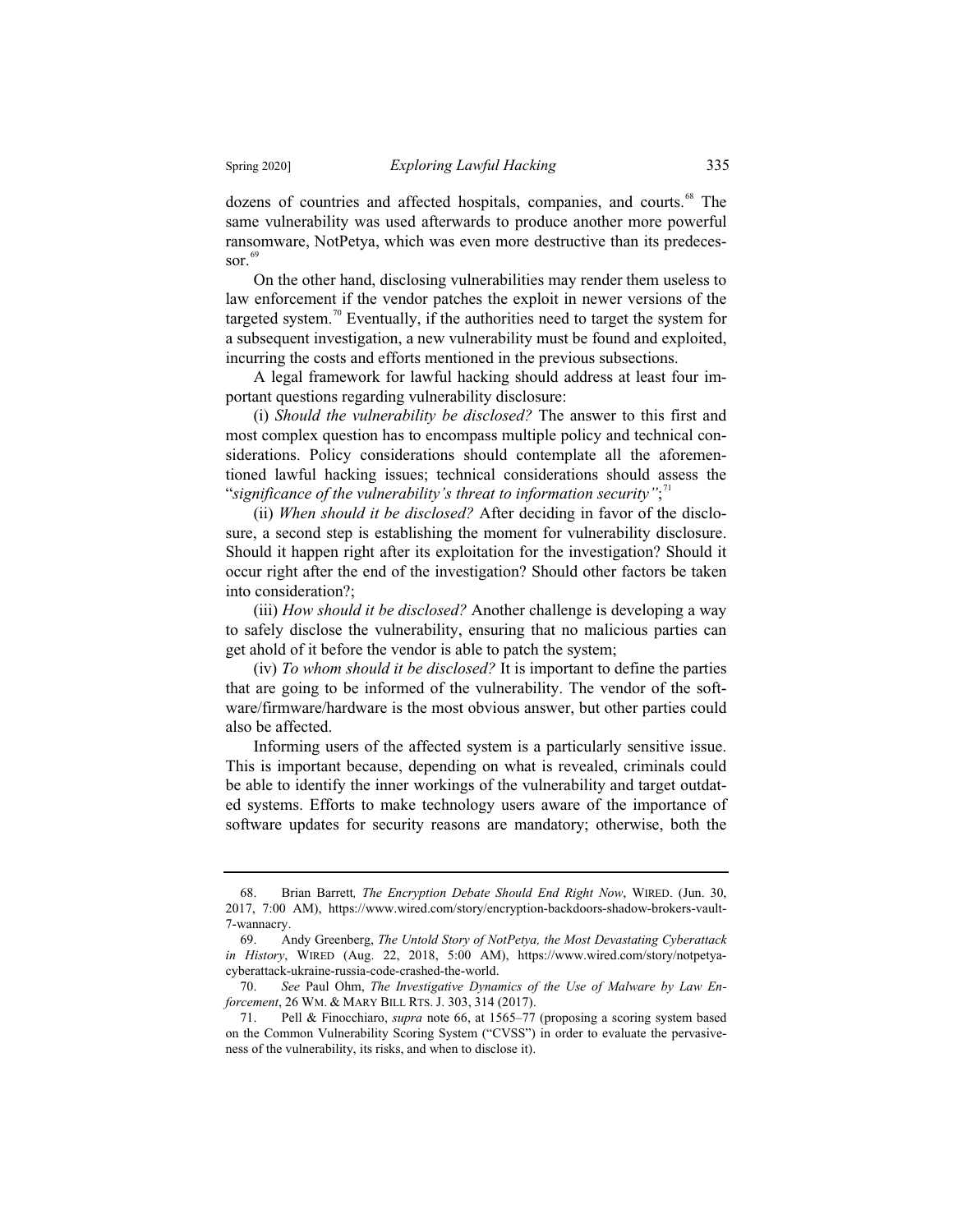rigorous process of vulnerability disclosure by the authorities and the patching by the vendor could be rendered useless in practice.

# E*. Jurisdictional Considerations*

The last issue specifically relates to when lawful hacking is deployed to access data remotely: What if a targeted system or user is located outside of the jurisdiction where the hacking was authorized? The inherent transnational structure of the Internet, along with the ever-growing popularity of cloud services (whose servers are spread around the world) require an enhancement of international treaties regarding law enforcement cooperation for local lawful hacking frameworks to be effective. To understand how these issues are being addressed in actual legal frameworks, the next section will analyze four countries that have recently enacted legislation regarding lawful hacking.

# III. COUNTRY-SPECIFIC APPROACHES TO LAWFUL HACKING REGULATION

In response to the "going dark" debate, a number of countries have been both discussing and enacting legislation pertaining to lawful hacking either *in addition to* or *instead of* regulating the development, implementation, and use of encrypted systems. The present section provides an overview of existing lawful hacking-related legislation in Germany, France, and Australia<sup> $\alpha$ </sup> and the uncodified Vulnerabilities Equity Process ("VEP") in the United States. The objective of this section is to understand if the previously listed issues are being addressed in these countries.

Before that, it is important to clarify that this Note does not perform an in-depth analysis of those laws or their application in real cases. There are two main reasons for this. First, most of the legislation was enacted fairly recently; thus, the full extent of its reach has yet to be understood. Second, even if those laws are being enforced on a daily basis, cases that require the employment of lawful hacking techniques tend to be kept secret, at least until the conclusion of the investigation, rendering the casefiles inaccessible.

## A*. Germany*

The "going dark" debate in Germany took a very particular approach compared with other countries. Although it was initially reported<sup>73</sup> that

<sup>72.</sup> The main sources of information for this section, beyond the legislation itself, are the following works: Gutheil et al., *supra* note 48; *Cryptomap*, *supra* note 26; *Government Access to Encrypted Communications*, LAW LIBRARY CONG. (2016).

<sup>73.</sup> Natasha Lomas, *Encryption Under Fire in Europe as France and Germany Call for Decrypt Law*, TECHCRUNCH (Aug. 24, 2016, 7:40 AM), https://techcrunch.com/2016/08/24/ encryption-under-fire-in-europe-as-france-and-germany-call-for-decrypt-law; *France, Ger-*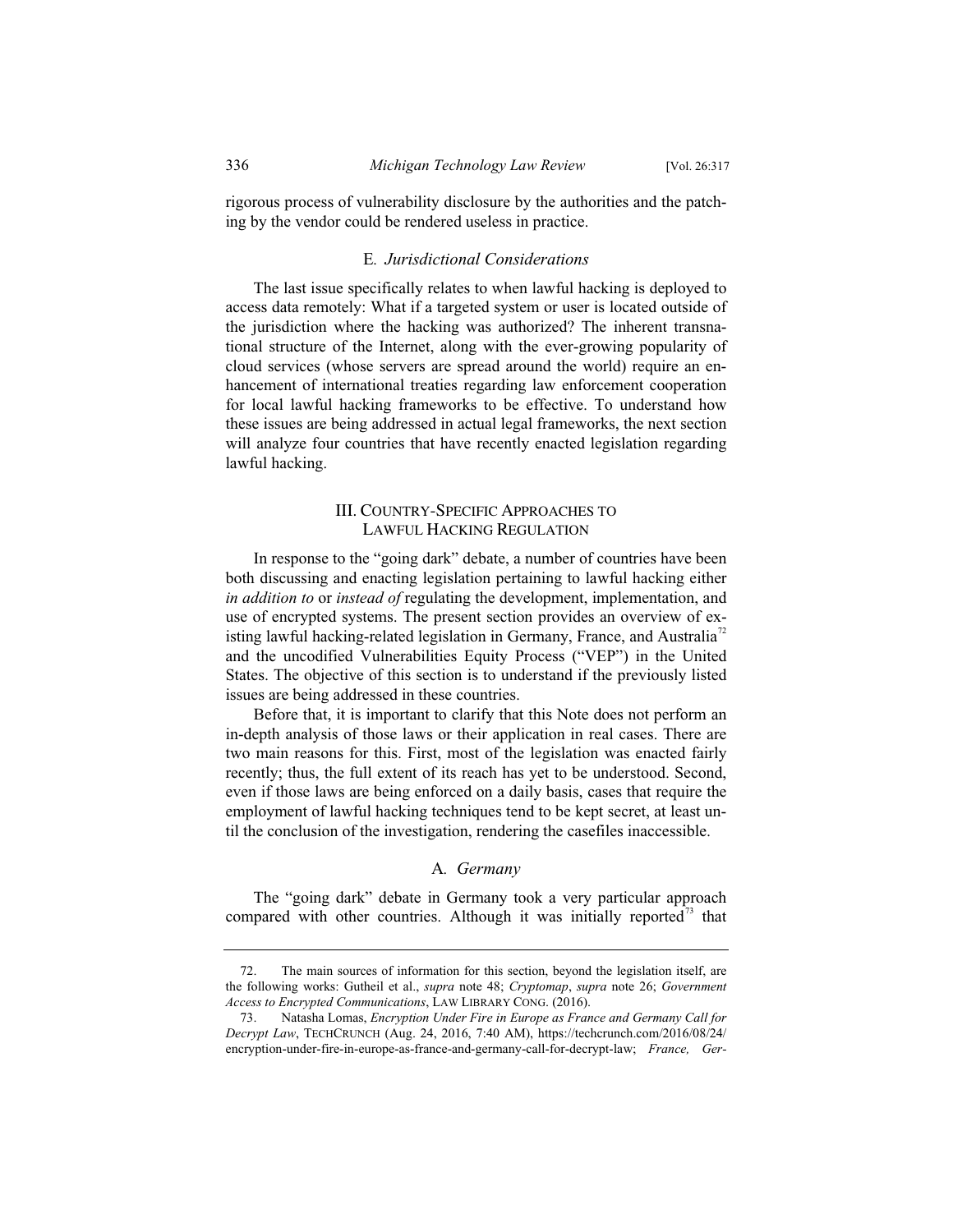Germany was pushing for a restriction of encrypted systems, it opted to refrain from regulating cryptography along the lines of the aforementioned regulatory approaches. Germany instead focused on establishing a more robust legal framework for lawful hacking activities.

Over the past ten years, a more concrete approach to lawful hacking activities has been delineated both through legal norms and case law. This culminated in a reform of the German Code of Criminal Procedure (*Strafprozessordnung*, or "StPO") in August 2017 that addressed those developments.

With regard to case law predating the StPO reform, a 2008 decision of the German Federal Constitutional Court (*Bundesverfassungsgericht,*  "BVerfG") is considered a landmark case. It was the first ruling on a law<sup>74</sup> that granted law enforcement authority to "secret[ly] access information technology systems."<sup>75</sup> In the ruling, the court defined that this "secret access" meant "technical infiltration that takes advantage of vulnerabilities of the targeted system, or that is carried out by the installation of a spy program."<sup>76</sup> The decision stated that this kind of "secret access" is inherently unconstitutional except in cases where either the exploitation is merely used to access the content of communications in accordance with preexisting lawful intercept legislation or if there is a "concrete danger to a predominantly important legal interest."<sup>77</sup>

Beyond those judicial developments, there are two main laws that regulate government hacking activities: the Federal Criminal Police Office Act of 1997<sup>78</sup> (*Bundeskriminalamtgesetz*, "BKAG"), an administrative Law that regulates the activity of law enforcement authorities, and the aforementioned German Code of Criminal Procedure.<sup>79</sup>

Paragraph  $49^{80}$  of the BKAG explicitly establishes that the Federal Crime Police Office may collect data in the course of investigations through intervention in computer systems. However, the norm restricts the use of the technique to investigations that involve danger to life, limitations to freedom, and national security. The BKAG also restricts the deployment of the

*many Want Messaging Apps to Limit Encryption to Fight Terrorism*, GLOBAL NEWS (Aug. 23, 2016, 9:15 AM), https://globalnews.ca/news/2897557/france-germany-want-messagingapps-limit-encryption-to-fight-terrorism.

<sup>74.</sup> More specifically, the Verfassungsschutzgesetz Nordrhein-Westfalen [VSG NRW] ["North-Rhine Westphalia Constitution Protection Act"], Dec. 20, 1994 (Ger.)

<sup>75.</sup> Bundesverfassungsgericht [BVerfG] [Federal Constitutional Court] Feb. 27, 2008, 1 BvR 370/07 (Ger.).

<sup>76.</sup> *Id.*

<sup>77.</sup> *Id.*

<sup>78</sup>*.* Bundeskriminalamtgesetz [BKAG] [Federal Criminal Police Office Act], July 7, 1997, BGBL I at 1650, repealed May 25, 2018, BGBL I at 1354 (Ger.).

<sup>79.</sup> STRAFPROZESSORDNUNG [StPO] [CODE OF CRIMINAL PROCEDURE], July 4, 1987, BGBL. I at 1074, as amended Mar. 3, 2020, BGBL. I at 431 (Ger.).

<sup>80.</sup> BKAG § 20k.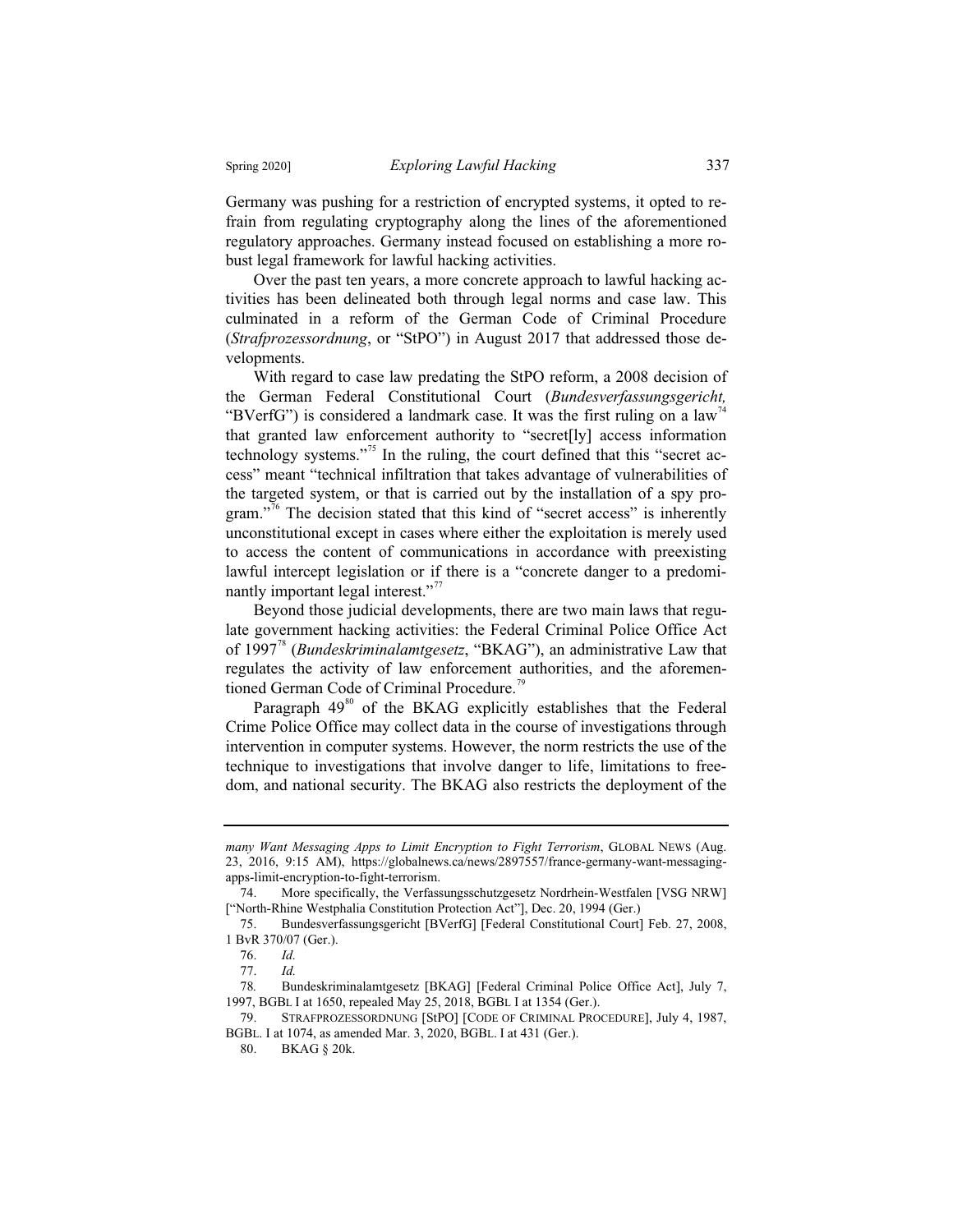technique to targets that are either suspects in the case being investigated or are communicating with suspects. There is also a maximum limit of three months for data intercept in this modality.

The StPO, by contrast, is more detailed and encompassing. In regulating lawful interception, hacking is allowed as an "annex competence," meaning that it is permitted to facilitate the interception (such as allowing access to encrypted communication before it is encrypted). In addition, German law enforcement may also use any means necessary to access encrypted data on seized devices—which naturally includes hacking the device. $81$  On August 17, 2017, the Act to Make Criminal Proceedings More Effective and Practicable<sup>82</sup> (*Gesetz zur effektiveren und praxistauglicheren Ausgestaltung des Strafverfahrens*) was enacted and amended the StPO in order to expand the powers of the German authorities to conduct online searches<sup>83</sup> and source telecommunications surveillance.<sup>84</sup>

The StPO also includes a number of *ex ante* and *ex post* measures for the interception of communication must be met. In regard to *ex ante* considerations,<sup>85</sup> authorization of a court is required. The StPO allows the government to bypass court authorization in urgent cases, but authorization must be confirmed by a court within three days. For approval, an interception must meet the following requirements: (i) there is reasonable suspicion of the investigated individual; (ii) the accessed data will not reach the core of the individual's private life; and (iii) the interception request must specify the data being accessed.

In regard to *ex post* considerations, the authorities are required to inform the target of the hacking as early as possible without prejudice to the investigation itself.<sup>86</sup> In addition, law enforcement authorities must issue annual transparency reports to the Federal Office of Justice containing: (i) the number of procedures in which government hacking was deployed for access to data; (ii) the number of judicial orders; (iii) the means used in the investigation; (iv) the description of the targeted systems and the changes

<sup>81.</sup> Gutheil et al., *supra* note 48, at 79.

<sup>82.</sup> Gesetz zur Effektiveren und Praxistauglicheren Ausgestaltung des Strafverfahrens [Act to Make Criminal Proceedings More Effective and Practicable], Aug. 23, 2017, BGBL. I at 3206 (Ger.).

<sup>83.</sup> An online search consists of "obtaining technical access to an information technology system from a suspect without his or her knowledge for the purpose of extracting data." StPO §100b. Before it was purely a case law construction, but the reform created section 100b of StPO, which outlines the requirements for online searches that are not related to lawful interception. *Id.*

The source telecommunications surveillance allows the investigating authority to obtain access to source data prior to encryption in the context of a telecommunications interception request. *Id.* § 100a.

<sup>85.</sup> *Id.* § 100a-g.

<sup>86.</sup> *Id.* § 101(5).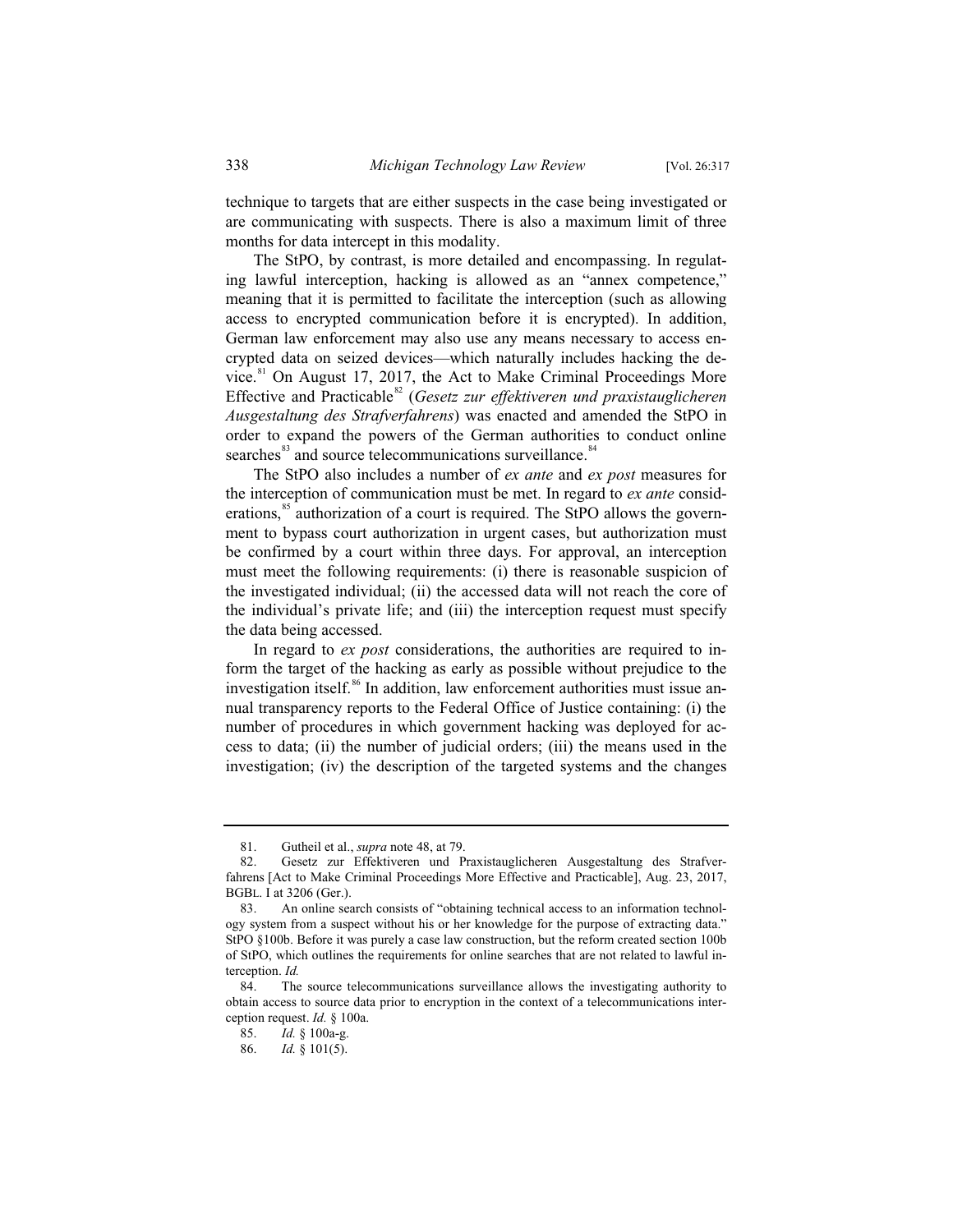done to it; (v) the criminal type that led to the procedure; (vi) and information on the data collected.

Paragraph 100a of the StPO establishes that lawful access to data is only allowed in certain cases of serious crimes, with paragraph 100a(2) providing an exhaustive list of those crimes. However, the list has been criticized for being overbroad and general; there are twenty-five subsections in §100a(2), and crimes vary from specific (murder and manslaughter) to subjective (crimes against public order).

# B*. France*

France's regulatory responses to the "going dark" debate involved both encryption and government hacking activities. In 2016, the French Code of Criminal Procedure (*Code de Procédure Pénale*, <sup>88</sup> "CPP") was amended by the LOI n° 2016-731 of 2016,<sup>89</sup> aiming to "reinforce the fight against organized crime, terrorism, and its financing" ("*renforçant la lutte contre le crime organisé, le terrorisme et leur financement, et améliorant l'efficacité et les garanties de la procédure pénale*"). The text was altered to include devices that strengthened investigatory powers concerning access to encrypted systems and deployment of hacking techniques.<sup>90</sup>

Before the amendment, the French Criminal Code (*Code pénal*) already criminalized the refusal to deliver the means for decryption of an encrypted content when required by authorities. $91$  The amendment hardened the punishment for that crime. $\frac{92}{2}$ 

In regard to lawful hacking, the amendment altered and included devices on Chapter II of Title XXV in the CPP that deal with the two main functionalities of the technique. Section  $5<sup>93</sup>$  was altered in order to encompass, alongside traditional lawful means of interception (such as wiretapping), the use of digital tools for its conduction. Section  $6bis<sup>94</sup>$  was included in order to regulate investigatory powers related to access to computer data in the following modalities: (i) remote access initiated by the physical installation of

<sup>87.</sup> *Id.* § 101b.

<sup>88.</sup> CODE DE PROCÉDURE PÉNALE [C. PR. PÉN.] [CRIMINAL PROCEDURE CODE] (Fr.).

<sup>89.</sup> Loi 2016-731 du 3 Juin 2016 renforçant la lutte contre le crime organisé, le terrorisme et leur financement, et améliorant l'efficacité et les garanties de la procédure pénale (1) [Law 2016-731 of June 3, 2016 Strengthening the Fight Against Organized Crime, Terrorism and Their Financing, and Improving the Efficiency and the Guarantees of the Criminal Procedure (1)], JOURNAL OFFICIEL DE LA RÉPUBLIQUE FRANCAISE [J.O.] [OFFICIAL GAZETTE OF FRANCE], June 3, 2016 (Fr.).

<sup>90.</sup> Gutheil et al., *supra* note 48, 73-76.<br>91. CODE PÉNAL [C. PÉN.][PENAL CODI

CODE PÉNAL [C. PÉN.][PENAL CODE] art. 434-15-2 (Fr.).

<sup>92.</sup> *See* Acharya et al, *supra* note 4, at 4.

<sup>93.</sup> Code de Procédure Pénale [C. Pr. Pén.][Criminal Procedure Code] art. 706-95 to 706-95-10 (Fr.).

<sup>94.</sup> *Id.* art. 706-102-1 to 706-102-9.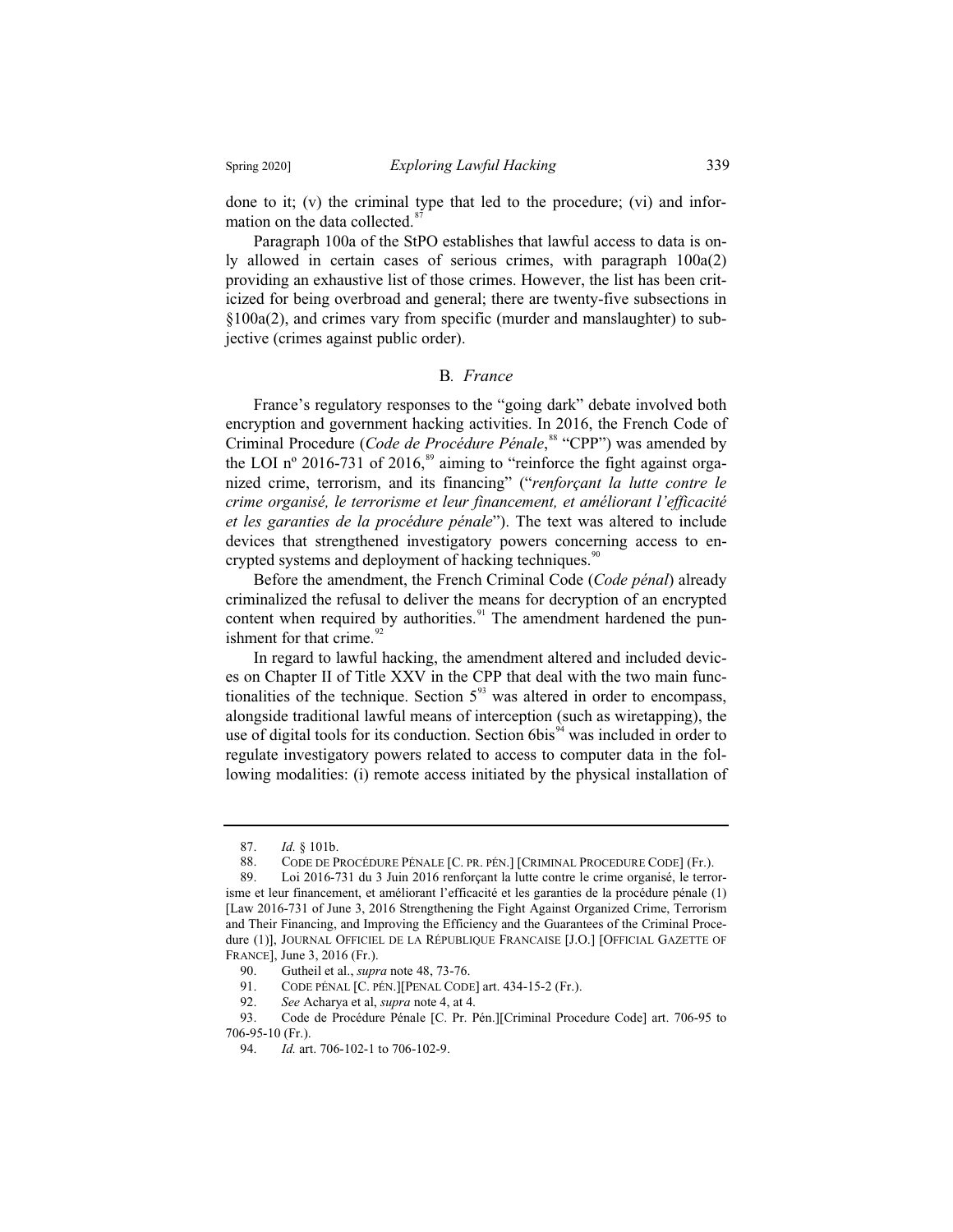spyware on targeted computer of the investigation; and (ii) access to computerized data carried out entirely remotely.

The CPP also established a set of *ex ante* and *ex post* requirements that must be considered in relation to lawful hacking. *Ex ante* considerations include: an exhaustive (albeit broad) list of crimes<sup>95</sup> that establish when this means of investigation is allowed, particular procedures for obtaining warrants, and a time limit for the conduction of the investigation.<sup>96</sup> *Ex post* considerations are centered on inspection and supervision of those activities by authorities.<sup>97</sup>

Surprisingly, even though the framework is reasonably thorough, there seems to be no legal device concerning transparency and accountability of lawful hacking activities, vulnerabilities, or impacted individuals.<sup>98</sup>

#### C*. Australia*

Government hacking regulation in Australia, unlike the other countries discussed above, does not have a specific law pertaining to it. Instead, the regulation is spread across multiple Acts enacted throughout different decades. Similar to France, however, the Australian government enacted legislation that aims to both enhance law enforcement's hacking powers and regulate the use of encrypted systems.

The basis for lawful hacking regulation in Australia can be found in two laws from the 1970s: The Telecommunication (Interception and Access) Act of 1979 ("TIA Act") for law enforcement purposes, and the Australian Security Intelligence Organization Act of 1979 ("ASIO Act") for intelligence purposes. The TIA Act is the main law on government intercept of communications of Australian citizens. It is used to authorize interception because its language is broad enough to encompass modalities beyond telephone wiretapping.<sup>99</sup> The ASIO Act establishes the procedure for Intelligence Authorities to obtain the required warrants for the investigation. Gutheil et al<sup>100</sup> note that Section  $25A^{101}$  of this Act can be understood as the first Australian law that deals with legal hacking, in this case specifically by the Australian Secret Service. This is because, despite not mentioning "hacking" specifically, it determines the possibility of authorities targeting "computers . . . systems of computer . . . computer networks; or any combination of the above," which opens up a range of systems for the Australian authorities to target.

<sup>95.</sup> *Id.* art. 706-73, 706-73-1.

<sup>96.</sup> *Id.* art. 706-102-3.<br>97. Gutheil et al., *supr* 

<sup>97.</sup> Gutheil et al., *supra* note 48, at 74-75.

<sup>98.</sup> *Id*. at 75-76.

<sup>99.</sup> *See Telecommunications (Interception and Access) Act 1979* (Cth) (Austl.).<br>100. Gutheil et al, *supra* note 48, at 114.

Gutheil et al, *supra* note 48, at 114.

<sup>101.</sup> *Australian Security Intelligence Organisation Act 1979* (Cth) s 25A (Austl.).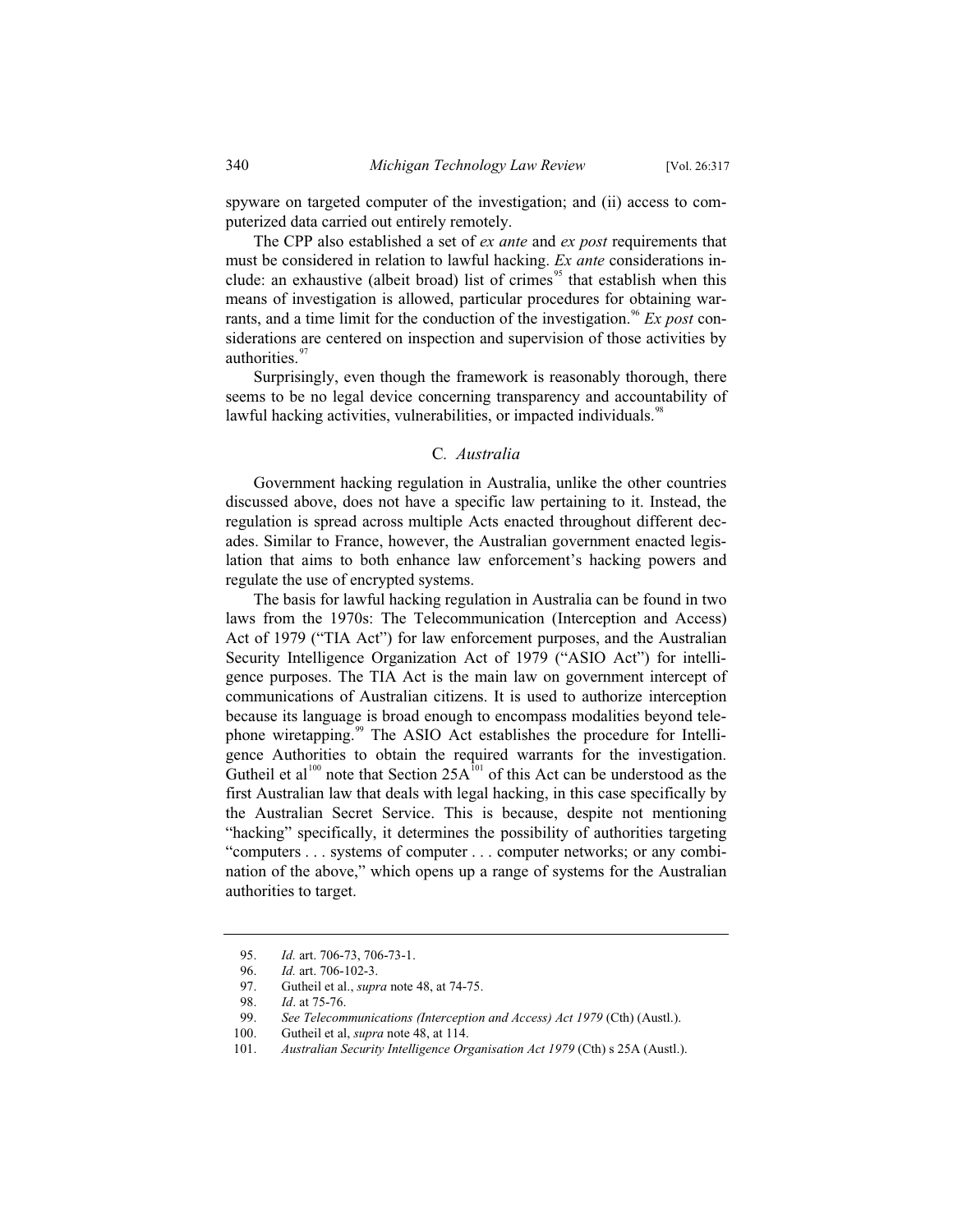A piece of legislation that deals more directly with the techniques employed in hacking activities can be found in the Surveillance Devices Act of 2004 ("SD Act").<sup>102</sup> Among other things, it regulates the ability of law enforcement authorities to install and use surveillance devices. Surveillance devices are defined in Section 6 as "any device or program capable of being used to record or monitor the input of information into, or the output of information from, a computer." This encompasses any electronic device capable of storing or processing information, including cell phones, tablets, laptops, routers, etc.

In order to perform this kind of investigation, a judicial warrant is mandatory along with other requirements. There must be reasonable grounds to suspect that a particular individual uses the exploited service; the information obtained should assist in the investigation of one or more serious offenses in which the investigated person is involved; and all other investigative means must be exhausted so that the warrant for access to telecommunications can be given.<sup>103</sup>

The recently enacted Telecommunications and Other Legislation Amendment (Assistance and Access) Act of  $2018^{104}$  amended all previously mentioned laws, addressing both the encryption debate and expanding investigatory powers in regard to access to computer data (both communications and stored information). In late 2018, the law (then still a bill) came under fire for being overwhelmingly vague, possibly allowing for interpretation that could lead to the weakening of encrypted systems.<sup>105</sup>

Lastly, the transparency and accountability of Australian government hacking power and activities is likely to be problematic, since Article 37 of the Freedom of Information Act of  $1982<sup>106</sup>$  gives law enforcement authorities the right to refrain from doing so.<sup>107</sup> This has been the target of criti-

<sup>102.</sup> *Surveillance Devices Act 2004* (Cth) (Austl.).

<sup>103.</sup> *Telecommunications (Interception and Access) Act 1979* (Cth) s 46 (Austl.).

<sup>104.</sup> *Telecommunications and Other Legislation Amendment (Assistance and Access) Act 2018* (Cth) (Austl.).

<sup>105.</sup> *See, e.g.*, Ariel Bogle, *"Outlandish" Encryption Laws Leave Australian Tech Industry Angry and Confused*, ABC NEWS (Dec. 7, 2018) https://www.abc.net.au/news/science/ 2018-12-07/encryption-bill-australian-technology-industry-fuming-mad/10589962; Lily Hay Newman, *Australia's Encryption-Busting Law Could Impact Global Privacy*. WIRED (Dec. 8, 2018), https://www.wired.com/story/australia-encryption-law-global-impact; Jamie Tarabay, *Australian Government Passes Contentious Encryption Law*. N.Y. TIMES (Dec. 6, 2018) https://www.nytimes.com/2018/12/06/world/australia/encryption-bill-nauru.html.

<sup>106.</sup> *Freedom of Information Act 1982* (Cth) (Austl.).

<sup>107. &</sup>quot;(1) A document is an exempt document if its disclosure under this Act would, or could reasonably be expected to . . . (b) disclose, or enable a person to ascertain, the existence or identity of a confidential source of information in relation to the enforcement or administration of the law; (2) . . . (b) disclose lawful methods or procedures for preventing, detecting, investigating, or dealing with matters arising out of, breaches or evasions of the law the disclosure of which would, or would be reasonably likely to, prejudice the effectiveness of those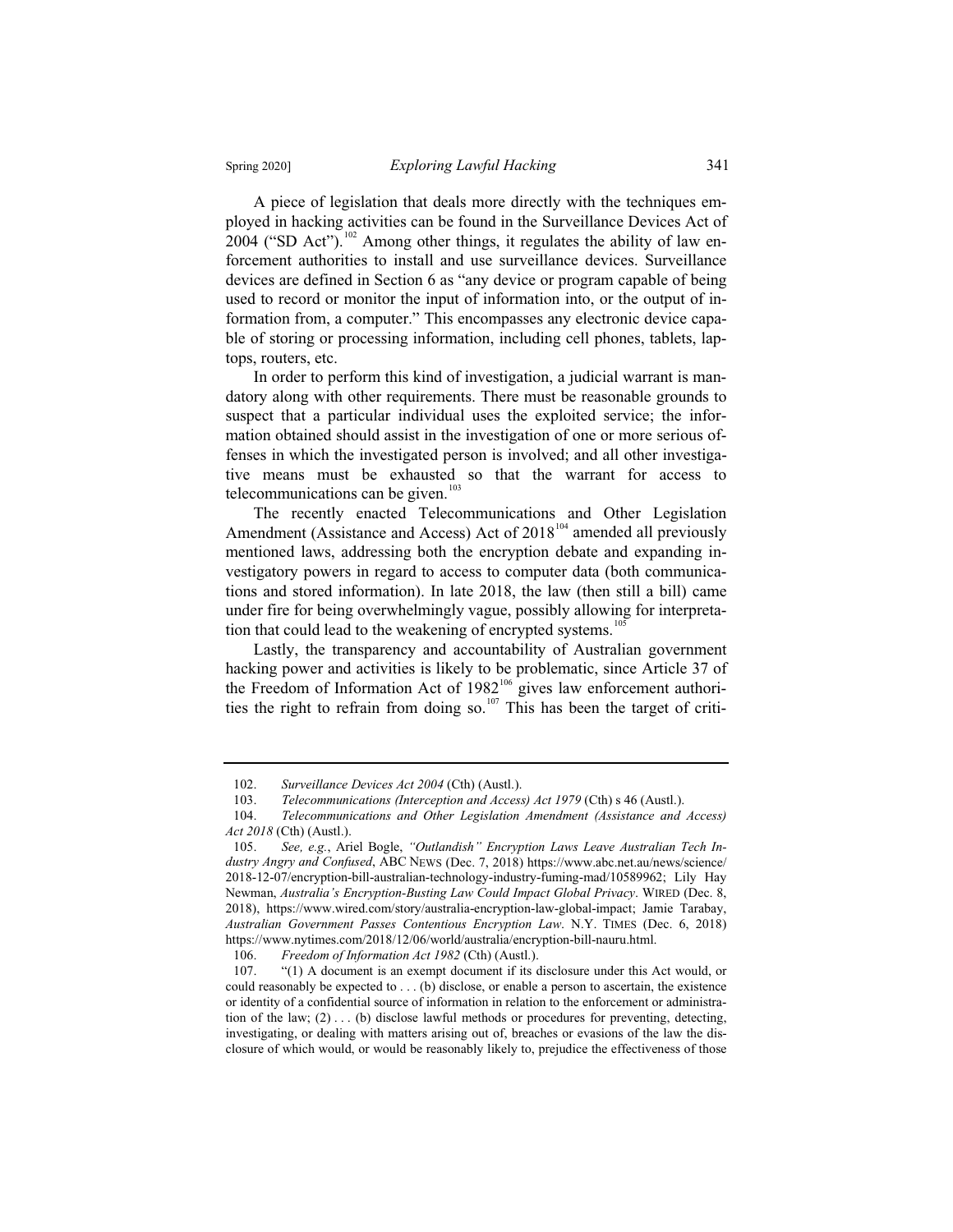cism,<sup>108</sup> especially because the Australian legal order does not have a robust fundamental/human rights protection law.

#### D*. United States*

Despite the relatively long history of lawful hacking in the  $US$ ,<sup>109</sup>, the country does not have a specific legal framework for its deployment. There are, however, two regulatory mechanisms of note: (i) Rule 41(b)(6) of the Federal Rules of Criminal Procedure ("FRCP") and (ii) the Vulnerabilities Equities Process.

In 2016, the FRCP was amended in order to extend the powers related to searches of computer devices. Rule  $41(b)(6)^{110}$  basically grants judges the power to authorize remote access to computers by federal law enforcement agencies. The amendment expanded *"*the reach of the [FRCP] under two circumstances: when a suspect has hidden a device using technological means, and when the [law enforcement agencies] can identify devices located in multiple jurisdictions. These amendments make it possible for [law enforcement agencies] to obtain judicial warrants to search for computers located in unknown or multiple locations."<sup>111</sup>

Those alterations came under fire because of the lack of safeguard mechanisms, the potential for bulk hackings and jurisdictional problems.<sup>112</sup>

Even more interesting is the Vulnerabilities Equities Process ("VEP"). VEP is an administrative deliberation process conducted by U.S. government authorities to determine whether to disclose or keep zero-day vulnerabilities that are used for law enforcement and intelligence purposes, along with its subsequent process for disclosure.<sup>113</sup> Most of the decision-making process is conducted by the Equities Review Board, an intra-agency deliberation forum.<sup>114</sup>

methods or procedures; or (c) prejudice the maintenance or enforcement of lawful methods for the protection of public safety." *Id.* para 37.

<sup>108.</sup> *See* Gutheil et al, *supra note* 48, 113-14.

<sup>109.</sup> *See generally* QUINLAN & WILSON, *supra note* 3.

<sup>110. &</sup>quot;[A] magistrate judge with authority in any district where activities related to a crime may have occurred has authority to issue a warrant to use remote access to search electronic storage media and to seize or copy electronically stored information located within or outside that district if: (A) the district where the media or information is located has been concealed through technological means; or  $(B)$  in an investigation of a violation of 18 U.S.C. § 1030(a)(5), the media are protected computers that have been damaged without authorization and are located in five or more districts." FED. R. CRIM. P. 41(b)(6).

<sup>111.</sup> Li et al., *supra* note 64, at 55061.

<sup>112.</sup> *See* Steven M. Bellovin, Susan Landau & Matt Blaze, *Insecure Surveillance: Technical Issues with Remote Computer Searches*, 49 IEEE COMPUTER 14, 14 (2016).

Pell & Finocchiaro, *supra* note 66, at 1554

<sup>114.</sup> Composed of the following U.S. government agencies: the Office of Management and Budget; the Office of the Director of National Intelligence; the Department of the Treasury; the Department of State; the Department of Justice (including the Federal Bureau of Investigation and the National Cyber Investigative Joint Task Force ("NCIJTF")); the Depart-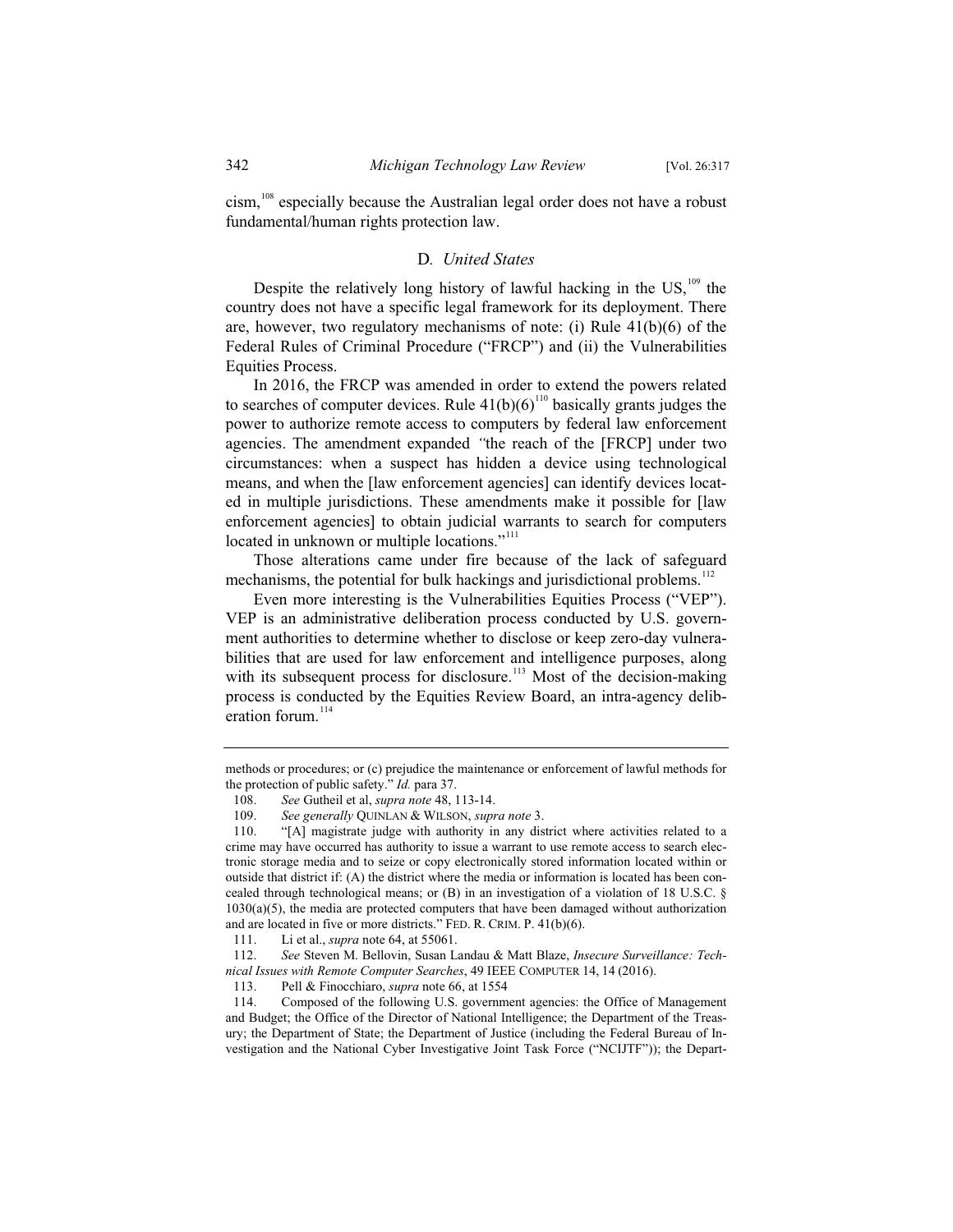Due to its classified nature, information about the VEP has always been scarce. It has been reported that the process has been discussed in some form since at least the late 2000s, but its existence was only confirmed in  $2014.<sup>115</sup>$ 

After the EternalBlue and WannaCry/NotPetya situations in 2017, the U.S. government published a more in-depth document on the inner workings of the VEP.<sup>116</sup> The document details the structure and workflow of the Equities Review Board and the VEP Executive Secretariat, the decisionmaking procedure, and the process for the dissemination of the vulnerability. Moreover, the document also puts forth what is taken into consideration by the Board when evaluating the need for vulnerability disclosure, divided into four main categories: (i) impact on the system and its users; (ii) operational impact and value for law enforcement and intelligence; (iii) commercial impact; and (iv) risks for U.S. international relations.<sup>117</sup>

While the idea and structure of the VEP are commendable, the lack of a legal framework that pushes toward transparency and accountability makes it hard to evaluate the actual effectiveness of what is deliberated by the Board.

ment of Homeland Security (including the National Cybersecurity Communications and Integration Center ("NCCIC") and the United States Secret Service ("USSS")); the Department of Energy; the Department of Defense (including the National Security Agency ("NSA") (including Information Assurance and Signals Intelligence elements), the United States Cyber Command, and the Department of Defense ("DoD") Cyber Crime Center ("DC3")); the Department of Commerce; and the Central Intelligence Agency ("CIA"). *Vulnerabilities Equities Policy and Process for the United States Government* at 3 (Nov. 15, 2017), https://www.whitehouse.gov/sites/whitehouse.gov/files/images/External%20-%20 Unclassified%20VEP%20Charter%20FINAL.PDF.

<sup>115.</sup> This happened because of a Freedom of Information Act ("FOIA") lawsuit made by the Electronic Frontier Foundation ("EFF") against NSA, regarding the Agency's use of a vulnerability called "Heartbleed." *"*Complaint for Injunctive Relief for Violation of the Freedom of Info. Act, 5 U.S.C. § 552 at 4-5, Elec. Frontier Found. v. NSA, No. 14-cv-03010, 2016 WL 1059389 (N.D. Cal. Mar. 17, 2016). Michael Daniel, Special Assistant to the President and Cybersecurity Coordinator of the Obama Administration, addressed the VEP in a blog post. Michael Daniel, *Heartbleed: Understanding When We Disclose Cyber Vulnerabilities*, WHITE HOUSE: PRESIDENT BARACK OBAMA (Apr. 28, 2014, 3:00 PM), https://obamawhitehouse.archives.gov/blog/2014/04/28/heartbleed-understanding-when-wedisclose-cyber-vulnerabilities.

<sup>116.</sup> *See Vulnerabilities Equities Policy and Process for the United States Government*, *supra* note 114.

<sup>117.</sup> *Id.* at 13-14.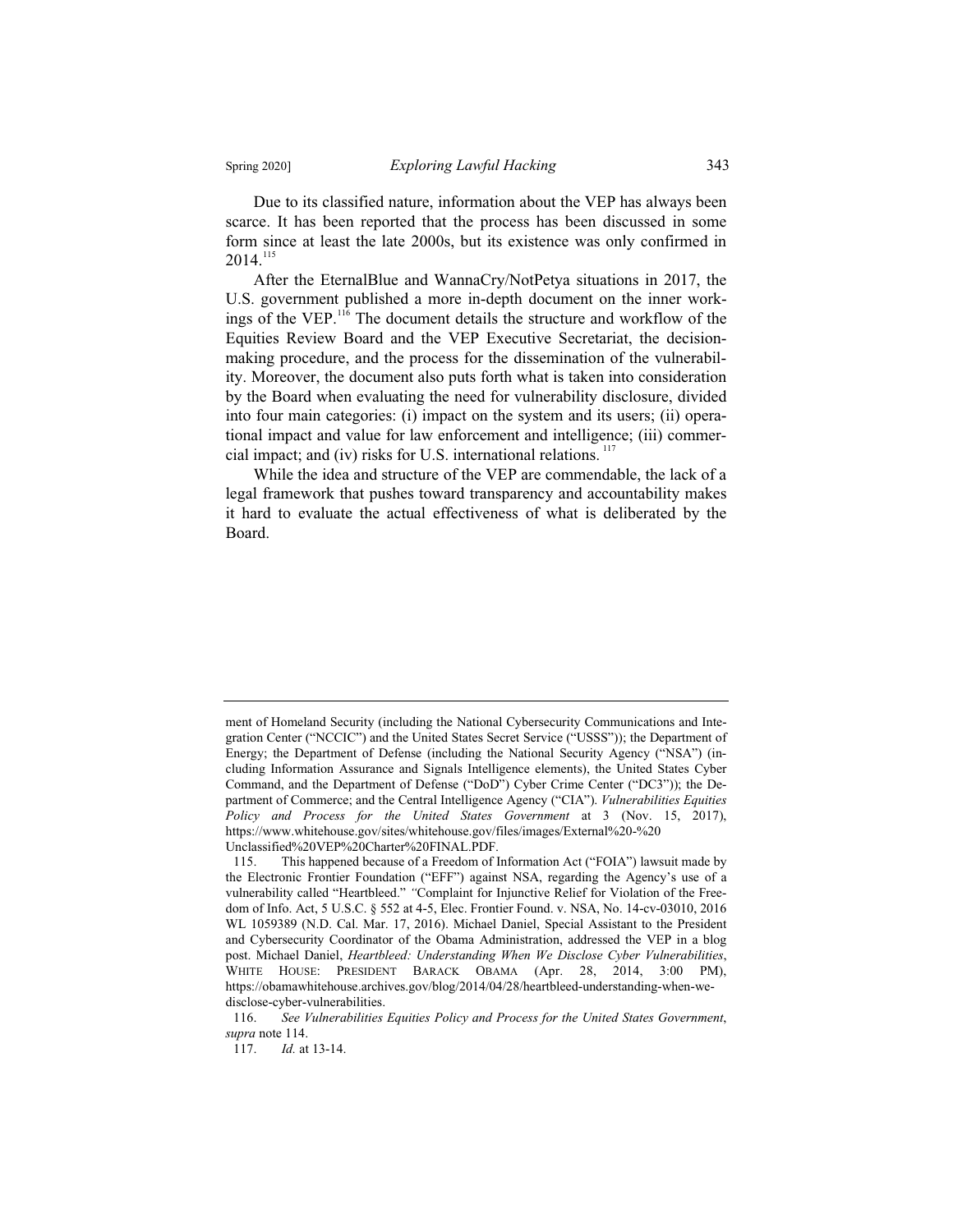# CONCLUSION: TAKING LAWFUL HACKING TO THE CENTER STAGE OF THE "GOING DARK" DEBATE

The debate on government access to encrypted data is far from over.<sup>118</sup> Law enforcement agencies around the world continue to push for regulation that restricts the use of encryption, while industry and technical experts keep pointing out security and privacy issues that could ensue from this kind of regulation. In this regard, alternative means of investigation such as metadata, non-encrypted data stored in the cloud and lawful hacking are often suggested. Over the past few years, some countries have been proposing or enacting laws to address this issue, adopting different regulatory approaches. Some of those approaches focus solely on the limitation of encryption technologies while others encompass proposed alternatives, specifically lawful hacking.

The problem is that, although lawful hacking is definitely a more desirable alternative to the restriction of encryption, the debate on *how* lawful hacking should be regulated is still in its early stages. Nevertheless, countries not only already deploy hacking tools for criminal investigations, but also maintain laws aimed towards these tools that are failing to address the multitude of issues posed by lawful hacking.

A robust legal framework for lawful hacking is needed in order to enable law enforcement investigatory activities on the one hand, and safeguard security, fundamental rights, and due process on the other. The hurdles to establishing this framework are what should take center stage in the "going dark" debate. Five of its most complex challenges were highlighted in this Note:

- *Defining "lawful hacking" for legal purposes*: What kind of activities does "lawful hacking" encompass? Also, a distinction between hacking devices on site and accessing devices remotely should be outlined, due to the more intrusive nature of the latter.
- *Establishing prerequisites for deployment*: Lawful hacking regulation must be based on its *ultima ratio* character due to its pervasiveness. Along with that, its deployment should require

<sup>118.</sup> In October 2019, U.S. Attorney General William Barr, along with officials from Australia and the United Kingdom released an open letter to Facebook, addressing the company's intent to expand encryption by default in its unencrypted messaging services Instagram Direct and Facebook Messenger. The officials urged the company to "enable law enforcement to obtain lawful access to content in a readable and usable format," reinforcing all that was put forth over the last half decade of the "going dark" debate. Letter from Rt. Hon. Priti Patel MP, U.K. Sec'y State Home Dep't, et al., to Mark Zuckerberg, Chief Exec. Officer, Facebook (Oct. 4, 2019), https://assets.documentcloud.org/documents/6450624/US-UK-Australia-letterto-Zuckerberg-10-4-19.pdf.